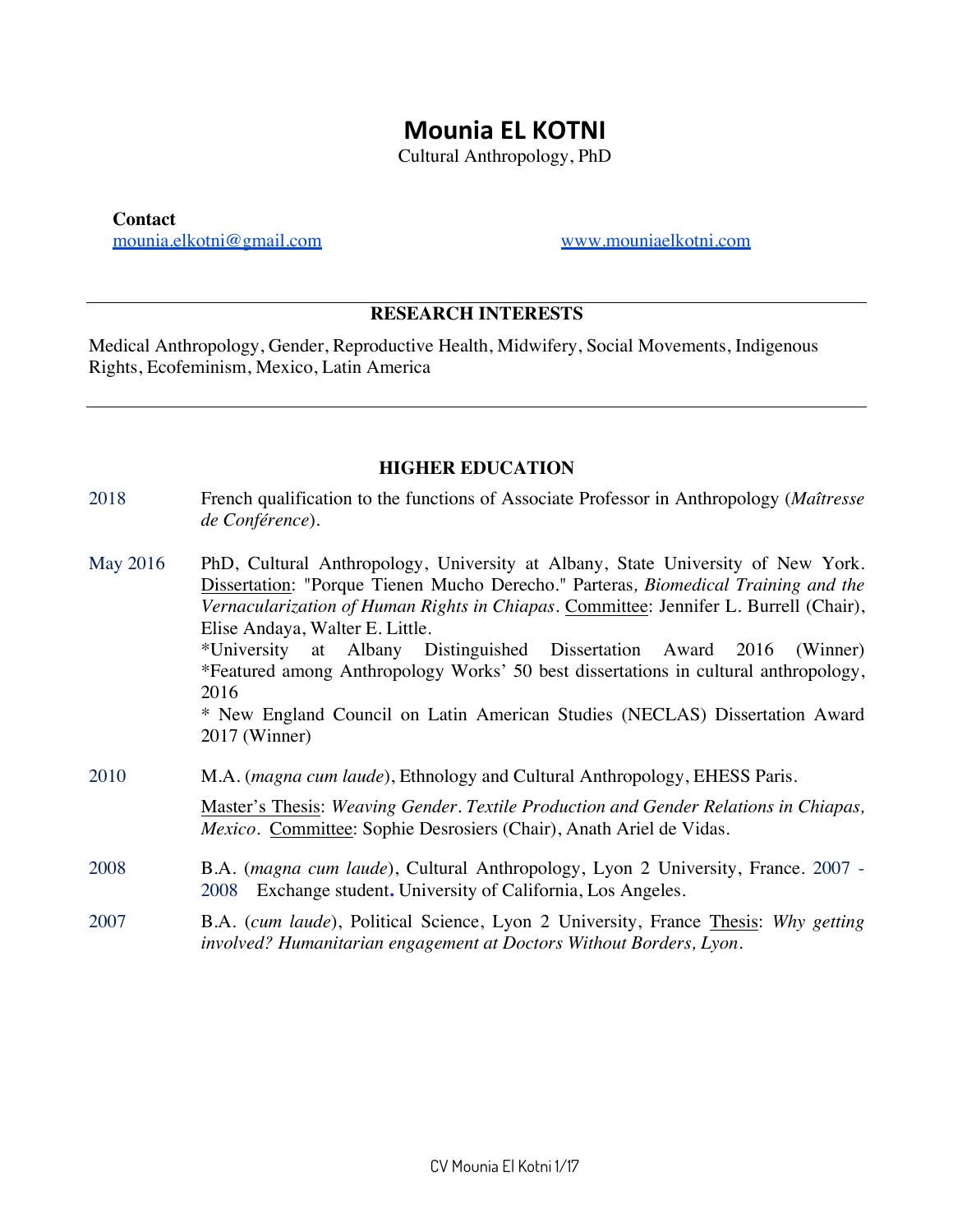## **POSITIONS**

## **Research**

| $2019 - 2021$   |                                                                                                                                                       | Postdoctoral Researcher, "Maya women's mobilization for environmental<br>justice," Cems-EHESS Paris. Fondation de France fellow.                                   |
|-----------------|-------------------------------------------------------------------------------------------------------------------------------------------------------|--------------------------------------------------------------------------------------------------------------------------------------------------------------------|
| 2017            |                                                                                                                                                       | Researcher, "Collaboration, Participatory Action Research, and Health," La<br>Fabrique des Territoires Innovants, Paris                                            |
| 2017 (1 month)  |                                                                                                                                                       | Research assistant, "Challenging Corruption & Grassroots Democracy in<br>Guatemala," SUNY Albany.                                                                  |
| 2016(3 months)  |                                                                                                                                                       | Researcher, "Good ageing in rural France", La Fabrique des Territoires<br>Innovants, Paris                                                                         |
| 2016 (2 months) |                                                                                                                                                       | Research assistant, "Living in Security: Mayan Transnational Lives in the New<br>Millennium," SUNY Albany.                                                         |
| 2014 (2 months) |                                                                                                                                                       | Research Assistant, Burrell, Jennifer and Ellen Moodie 2015. The Post-Cold<br>War Anthropology of Central America. Annual Review of Anthropology 44.               |
| 2013 (4 months) |                                                                                                                                                       | Research Assistant, "Consolidating Lessons Learned from Projects Affecting<br>Indigenous People," Interamerican Development Bank, Multilateral Investment<br>Fund. |
| 2013-2014       |                                                                                                                                                       | Research Assistant, Institute for Mesoamerican Studies, University at Albany.                                                                                      |
| 2012-2013       |                                                                                                                                                       | Research Assistant, Ethnology laboratory, New York State Museum.                                                                                                   |
| <b>Teaching</b> |                                                                                                                                                       |                                                                                                                                                                    |
| 2018            |                                                                                                                                                       | Instructor of Record, Social and Health Sciences Department, Paris 13 University.                                                                                  |
| 2017            | (Coordinator) 2017-2018 Interdisciplinary Research Seminar, "Le collaboratif, un<br>champ mouvant", Fabrique des Territoires Innovants.               |                                                                                                                                                                    |
| $2014 - 2017$   | Instructor of Record, Department of Anthropology, University at Albany. "The<br>Anthropology of Gender" (ANT 381). 4-Week online course (Blackboard). |                                                                                                                                                                    |
| 2017            | Instructor, "Birth through an intercultural lens", L'Horizon Institute for Social Workers,<br>Malakoff, France. February 2017.                        |                                                                                                                                                                    |
| 2014-2015       | (Co-organizer), Monthly Research Seminar "La Partería en Chiapas," PROIMMSE-<br>UNAM, San Cristóbal de las Casas, Chiapas, Mexico.                    |                                                                                                                                                                    |
| 2012-2013       | Teaching Assistant, Department of Anthropology, University at Albany. "Introduction<br>to Cultural Anthropology" (ANT 108).                           |                                                                                                                                                                    |

### **Project Coordination**

2018-present Independent consultant:

\*Update of the index cards on Gender and Development for the French network F3E (December 2020- February 2021)

\*Gender Diagnostic for the French NGO CCFD-Terre Solidaire (October 2018-April 2019).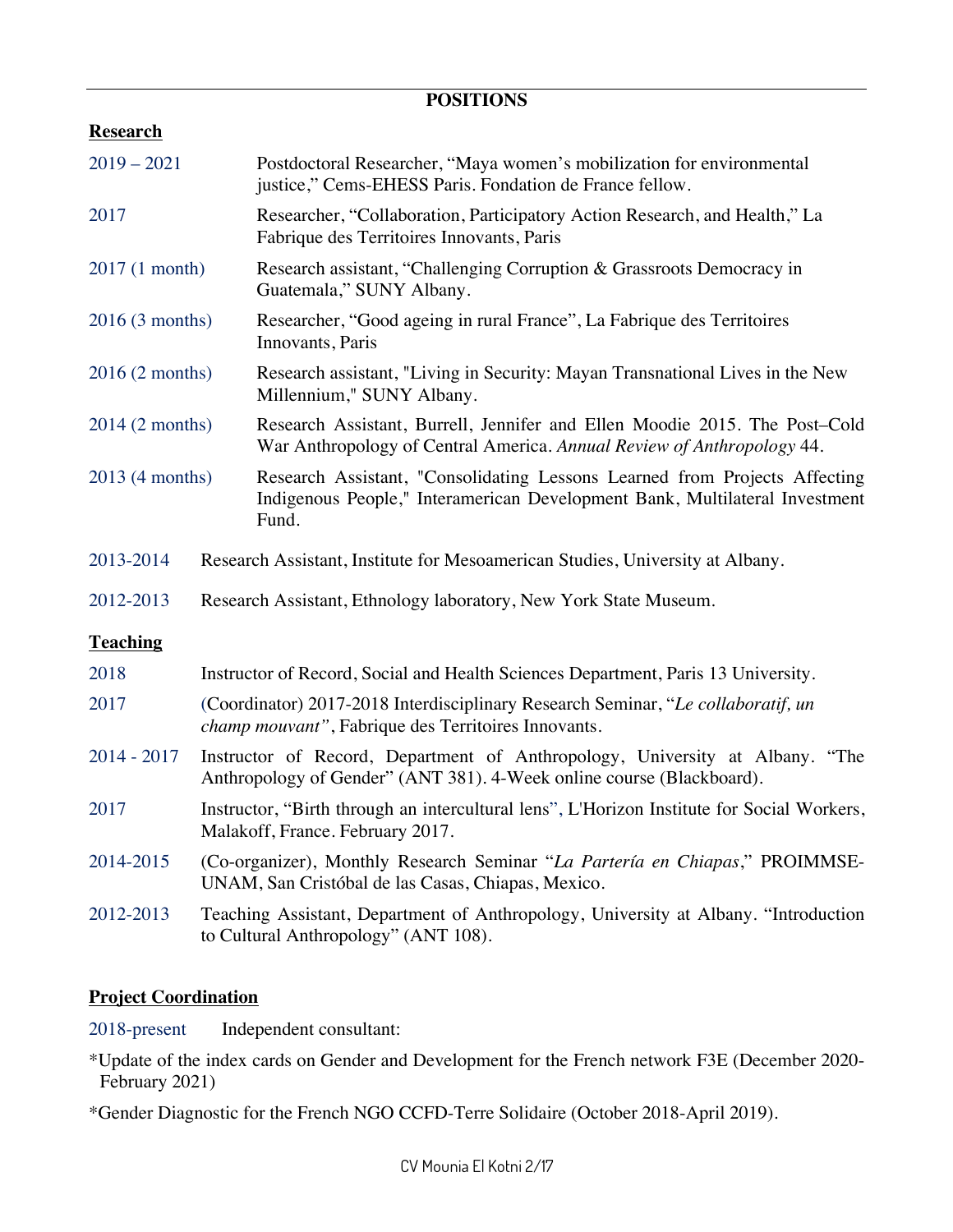- \*Training "Integrating Gender in Development Projects." French Agency for Development (AFD) and F3E. October 2018
- \*Training "Implementing a Gender Strategy." Mexican Agency for Cooperation (AMEXCID) and United Nations Development Program (PNUD). July 2018.
- \*Training "Integrating Gender in Development Projects." French Agency for Development (AFD) and F3E. May 2018.
- 2016 (3 months) Project Manager, Women in Tech program. Simplon.co, Paris. Organization of a 4 week training on gender bias in STEM.
- 2014-2015 Adviser, Women and Midwives Section. Organization of Indigenous Doctors of Chiapas, Mexico. Grant writing, social media manager & organization of community health workshops.
- 2011-2012 Network Coordinator, Animafac, Paris. Management of a team of six youth organizers. Cultural competency trainings for student organizations; meetings with regional institutions, organization of a national Forum (12,000 visitors).
- 2010-2011 Project Manager, Latin American projects. Etudiants et Développement, Paris. Organization of workshops in intercultural competency, and gender and development education.

#### **PUBLICATIONS**

#### **Peer-reviewed Journal Articles**

- Forthcoming El Kotni Mounia, and Chiara Quagliariello. "L'injustice obstétricale : une approche intersectionnelle des violences obstétricales". *Cahiers du Genre* special issue on obstetric violence.
- 2020 Burrell, Jennifer, Mounia El Kotni and Ramiro Fernando Calmo. "The Anti/Corruption Continuum: Generation, Politics and Grassroots Anti-Corruption Mobilization in Guatemala." *The Journal of Latin American and Caribbean Anthropology* 25(4) :610- 630.
- 2020 El Kotni, Mounia. "Defending Indigenous Midwifery: Finding a Common Path Among Researchers, Midwives, and Activists." *Annals of Anthropological Practice* 44(2) :192- 197.
- 2019 Dixon, Lydia Z., Mounia El Kotni and Veronica Miranda. "A Tale of Three Midwives: Inconsistent Police and the Marginalization of Midwifery in Mexico." *The Journal of Latin American and Caribbean Anthropology* 24(2): 351-369.
- 2019 El Kotni, Mounia. "Regulating Traditional Mexican Midwifery: Practices of Control, Strategies of Resistance." *Medical Anthropology: Cross-Cultural Studies in Health and Illness* 38(2):137-151.
- 2018 El Kotni, Mounia. "Between Cut and Consent: Indigenous Women's Experiences of Obstetric Violence in Mexico." *American Indian Culture and Research Journal* 42(4): 21-41.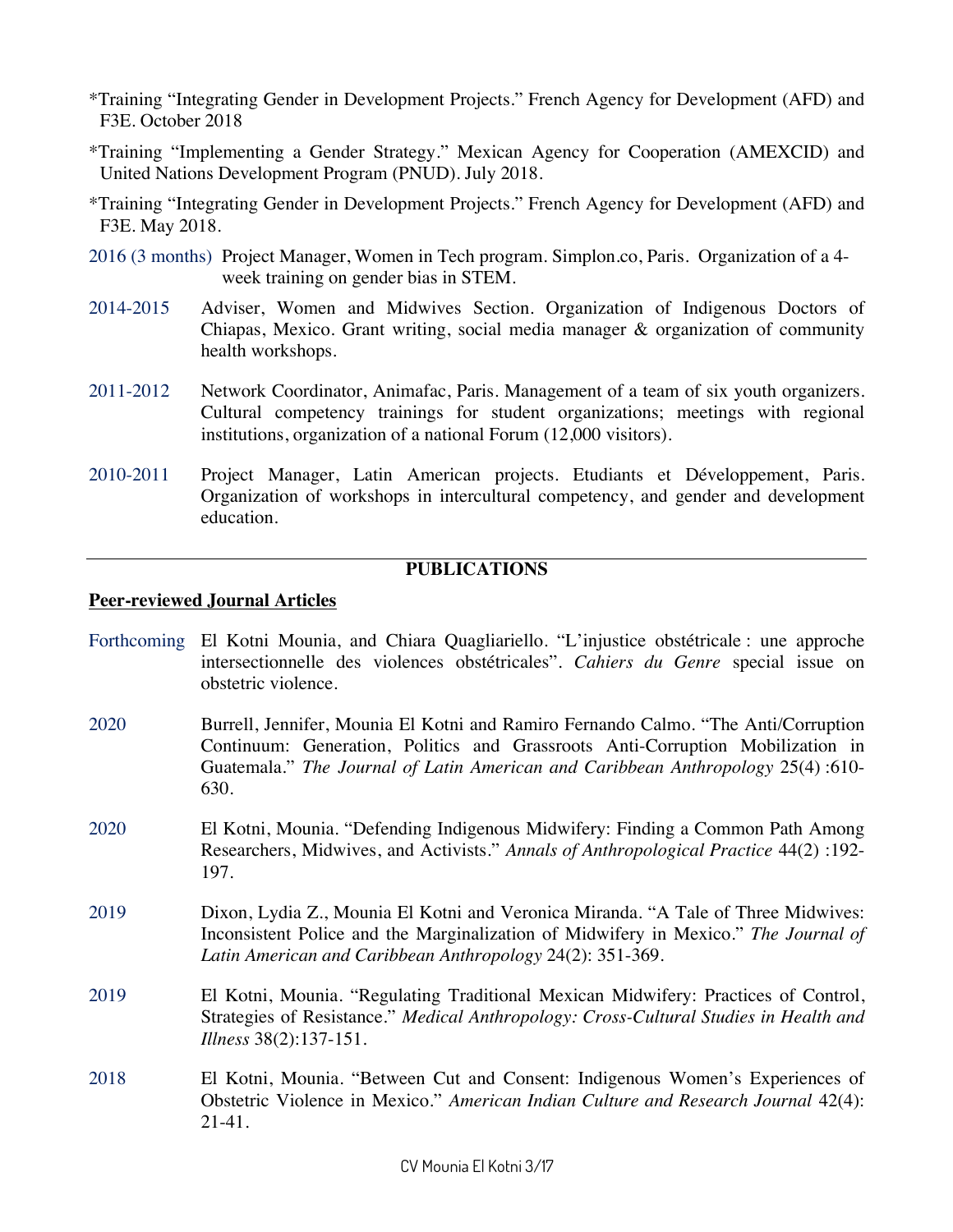| 2018          | El Kotni, Mounia. "La place du consentement dans les expériences de violences<br>obstétricales au Mexique." Autrepart 85, 2018/1: 39-55.                                                                                                                                                                                                                                                                                       |
|---------------|--------------------------------------------------------------------------------------------------------------------------------------------------------------------------------------------------------------------------------------------------------------------------------------------------------------------------------------------------------------------------------------------------------------------------------|
| 2018          | El Kotni, Mounia and Alfonsina Faya-Robles. "Politiques de santé materno-infantile au<br>Brésil et au Mexique," Cahiers des Amériques Latines 88-89:61-78. Available at<br>https://journals.openedition.org/cal/8837                                                                                                                                                                                                           |
| 2018          | Andaya, Elise L., El Kotni, Mounia. "Socio-Cultural Approaches to the Anthropology<br>of Reproduction." Oxford Bibliographies in Anthropology. Ed. John Jackson. New<br>University<br>Oxford<br>Press.<br>York:<br>Available<br>at:<br>http://www.oxfordbibliographies.com/abstract/document/obo-9780199766567/obo-<br>9780199766567-0197.xml                                                                                  |
| 2017          | El Kotni, Mounia and Alba Ramírez Pérez. "Actas que reconocen, actas que vigilan.<br>Las Constancias de Alumbramiento y el Control de la Partería en Chiapas." LiminaR:<br>Estudios Sociales y Humanísticos. Vol. 15(2):96-109.                                                                                                                                                                                                |
| <b>Books</b>  |                                                                                                                                                                                                                                                                                                                                                                                                                                |
| 2021          | Mounia El Kotni and Maëlle Sigonneau, Im/patiente. Une exploration féministe du<br>cancer du sein. First éd.                                                                                                                                                                                                                                                                                                                   |
| 2020          | Mathilde Blézat, Naïké Desquesnes, Mounia El Kotni, Nina Faure, Nathy Fofana,<br>Hélène de Gunzbourg, Marie Hermann, Nana Kinsky, Yéléna Perret, Notre corps, nous-<br><i>mêmes</i> [new French edition of Our Bodies, Ourselves] Hors d'Atteinte.                                                                                                                                                                             |
| <b>Editor</b> |                                                                                                                                                                                                                                                                                                                                                                                                                                |
| Forthcoming   | Co-editor with Priscille Sauvegrain and Aurélie Racioppi of the special issue "Soins"<br>différenciés en santé périnatale" for the journal Anthropologie et Santé.                                                                                                                                                                                                                                                             |
| 2021          | Alarcón Lavín, Rafael, Toci Alejandra Alarcón Salazar, Diana Álvarez Romo, Valentina<br>Arana Miranda, María José Araya Morales, Thais Brandão, Sylvia M. Casillas Olivieri,<br>Mounia El Kotni, Irazú Gómez, Amaranta Moral Sosa, Judith Ortega Canto, Patrizia<br>Quattrocchi, Veronika Sieglin (ed.), Las parterías tradicionales en América Latina :<br>cambios y continuidades ante un etnocidio programado. Luscinia CE. |
| 2020          | Co-editor with Lydia Z. Dixon and Veronica Miranda of the online series "Co-<br>feminist<br>practice"<br>authorship<br>writing<br>and<br>Cultural<br>Anthropology<br>as<br>https://culanth.org/fieldsights/series/co-authorship-as-feminist-writing-and-practice-1                                                                                                                                                             |
| 2019          | Co-editor with Elyse O. Singer (Brown University) of a Special Issue "Articulating<br>Human Rights and Reproductive Governance: Ethnographic Engagements in<br>Transnational Perspective," Medical Anthropology: Cross-Cultural Studies in Health<br>and Illness $38(2)$ .                                                                                                                                                     |
| 2017          | Co-editor with Aurélie Landon (LAVUE) for the first volume of the Revue des<br>Territoires Innovants, "Collaborer sur les territoires".                                                                                                                                                                                                                                                                                        |
| 2016          | Co-editor with Eliza Williamson (Rice University), Childbirth in the Americas series.<br>Anthropology News.                                                                                                                                                                                                                                                                                                                    |
|               | <b>Editor-reviewed Book Chapters</b>                                                                                                                                                                                                                                                                                                                                                                                           |
| 2021          | El Kotni, Mounia. "Midwifery in Cross-Cultural Perspective". In Han, Sallie and Cecilia<br>Tomori, The Routledge Handbook of Anthropology and Reproduction. Routledge.                                                                                                                                                                                                                                                         |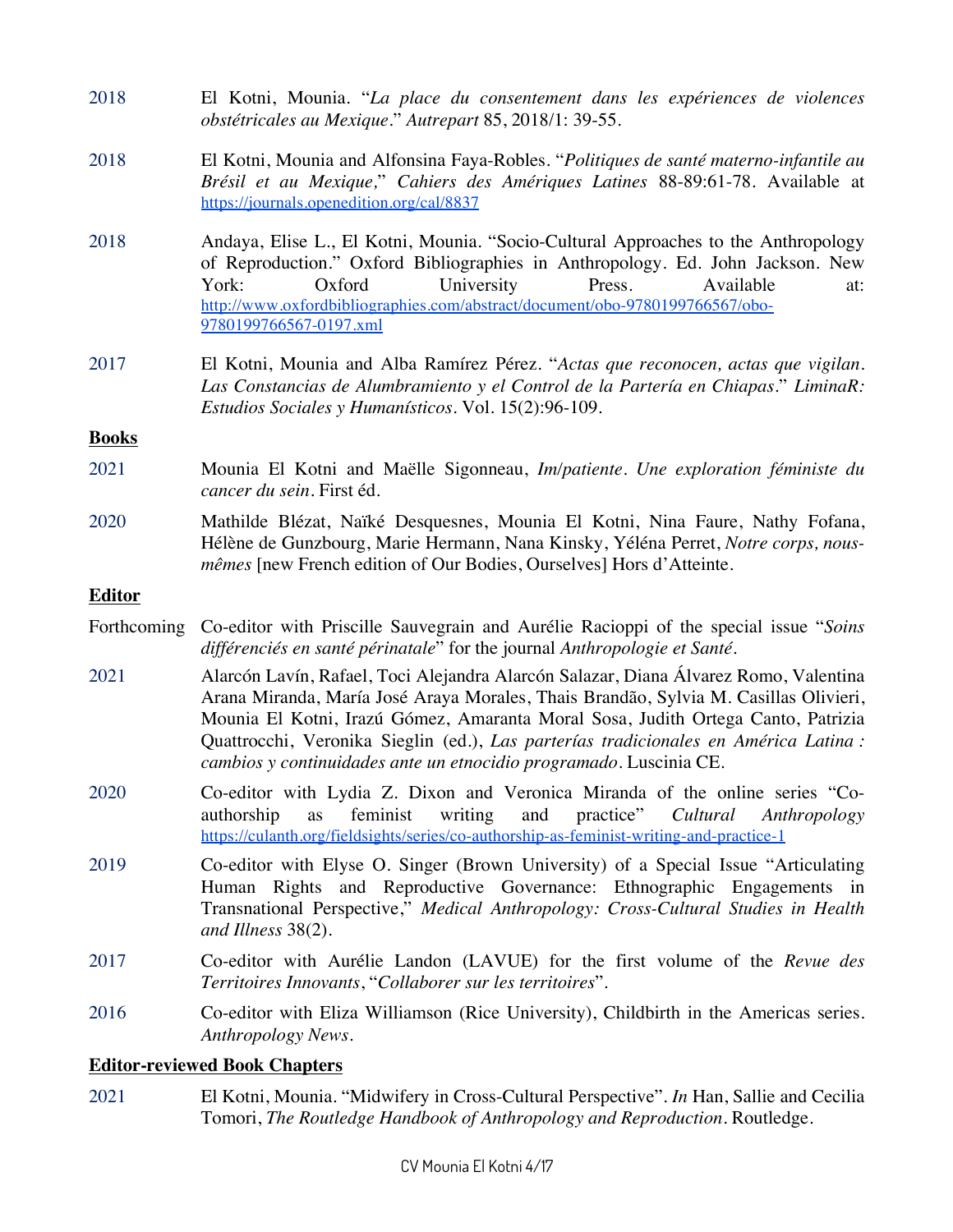| 2021    | El Kotni, Mounia. "La capacitación de parteras tradicionales en Chiapas. Un<br>mecanismo de gobernanza reproductiva". In Rafael Alarcón Lavín et al., Parterías en<br>las Américas. Luscinia CE.                                                                                                                                                                       |
|---------|------------------------------------------------------------------------------------------------------------------------------------------------------------------------------------------------------------------------------------------------------------------------------------------------------------------------------------------------------------------------|
| 2019    | Dixon, Lydia Z, Vania Smith-Oka and Mounia El Kotni, "Teaching about Childbirth in<br>Mexico: Working across Birth Models," in Davis-Floyd, Robbie and Melissa Cheyney<br>(eds.), Birth in Eight Cultures, Waveland Press, pp. 17-45.                                                                                                                                  |
| 2018    | El Kotni, Mounia. Structural Violence as a Cause of Maternal Mortality and Morbidity<br>among Indigenous Women in Chiapas, Mexico. In Schwartz, David (editor), Maternal<br>Health, Pregnancy-Related Morbidity and Death Among Indigenous Women of Mexico<br>& Central America: An Anthropological, Epidemiological and Biomedical Approach.<br>Springer, pp.147-167. |
| Podcast |                                                                                                                                                                                                                                                                                                                                                                        |

2019 **Co-creator** of the podcast *Im/patiente* with Maëlle Sigonneau, on breast cancer. Produced by Nouvelles Ecoutes. www.nouvellesecoutes.fr/impatiente

## **Non refereed publications**

| 2021 | El Kotni, Mounia, "Caring for women in a contaminated environment", EnviroSociety<br>Blog, https://www.envirosociety.org/2021/08/caring-for-women-in-a-contaminated-environment                                                                                                                                                                                     |
|------|---------------------------------------------------------------------------------------------------------------------------------------------------------------------------------------------------------------------------------------------------------------------------------------------------------------------------------------------------------------------|
| 2020 | El Kotni, Mounia "Prendre soin de toutes", "Et si" project, Alternatiba https://et-<br>si.alternatiba.eu/prendre-soin-de-toutes                                                                                                                                                                                                                                     |
| 2020 | El Kotni, Mounia "Anticoncepción forzada en el sistema de salud pública mexicano",<br>Publication of the Escuela de Estudios de Género, Colombia, Boletina n7 « Género y<br>Salud Sexual y Reproductiva », pp.58-66. http://www.humanas.unal.edu.co/2017/unidades-<br>academicas/escuelas/application/files/5015/8378/5255/Boletina 7 genero y SSR_compressed_1.pdf |
| 2020 | El Kotni, Mounia, Lydia Z. Dixon et Veronica Miranda, "Introduction to the series : Co-<br>authorship as feminist writing and practice", series "Co-authorship as feminist writing<br>and practice" https://culanth.org/fieldsights/series/co-authorship-as-feminist-writing-and-practice-1                                                                         |
| 2020 | Miranda, Veronica, Mounia El Kotni et Lydia Z. Dixon "Yes, we all Count Equally!':<br>Navigating Ethnographic Co-authorship among Junior Scholars", series "Co-authorship<br>as feminist writing and practice" https://culanth.org/fieldsights/yes-we-all-count-equally                                                                                             |
| 2019 | Burrell, Jennifer and Mounia El Kotni "Corruption, Waiting, Exhaustion," Cultural<br>Anthropology Hotspot series "Behind the Migrant Caravan: Ethnographic Updates from<br>Central America," https://culanth.org/fieldsights/1653-behind-the-migrant-caravan-<br>ethnographic-updates-from-central-america                                                          |
| 2018 | El Kotni, Mounia « Maltraitance des corps et mépris des pratiques culturelles dans les<br>maternités publiques au Mexique », Actualités Sage-femme 93:24-26.                                                                                                                                                                                                        |
| 2018 | El Kotni, Mounia « Retour des violences obstétricales sur le devant de la scène », blog<br>post https://mouniaelkotni.com/2018/07/02/retour-des-violences-obstetricales-sur-les-devant-<br>de-la-scene/                                                                                                                                                             |
| 2018 | El Kotni, Mounia and Bérénice Thouin. « Agir pour son territoire : les défis d'une<br>société coopérative au service du bien vieillir en Creuse ». POUR 233 :155-161.                                                                                                                                                                                               |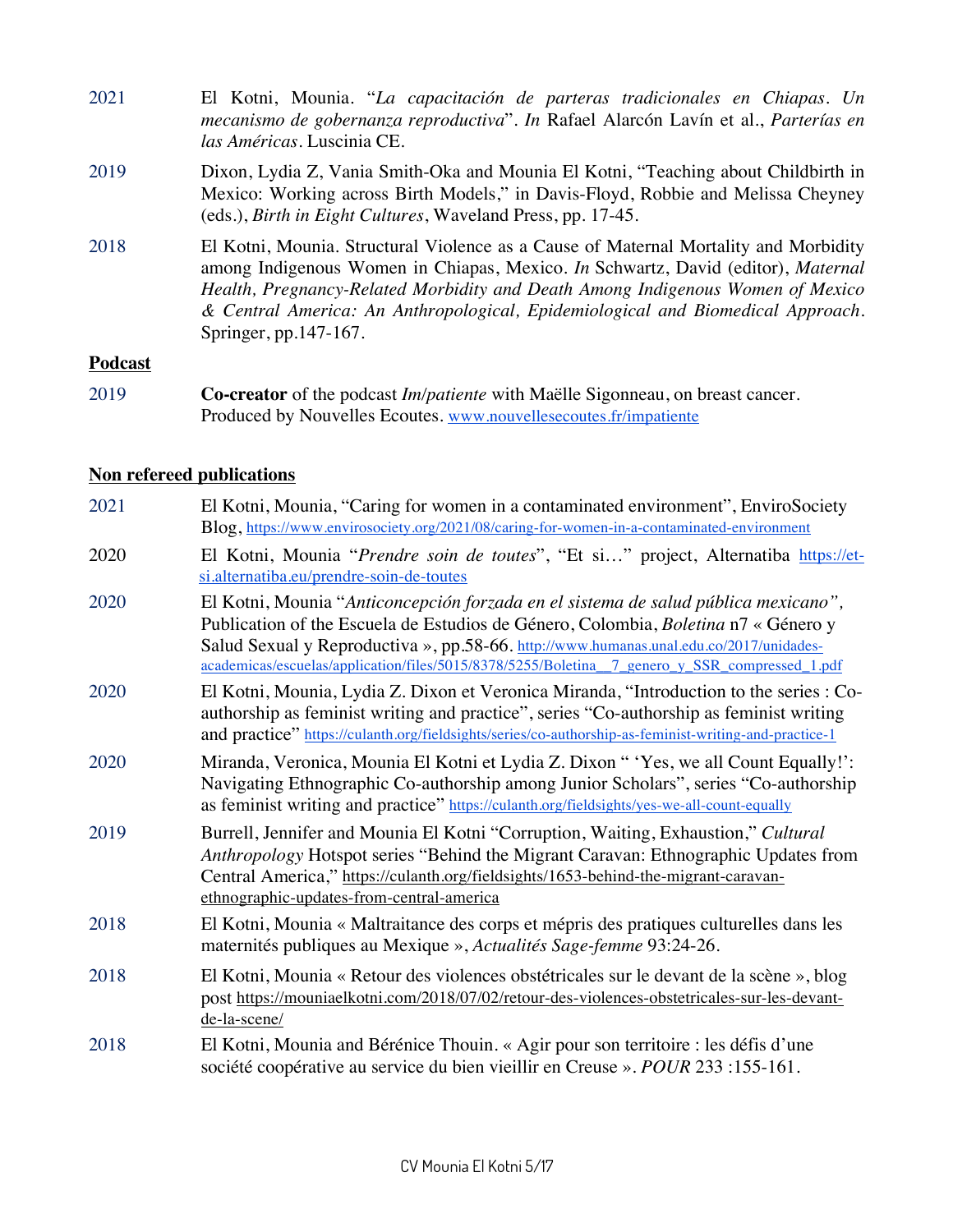| 2018                     | El Kotni Mounia and Bérénice Thouin 2018 « Le diagnostic dynamique territorial : une<br>affaire de méthode L'exemple de la SCIC InnôVill'âge à Guéret », Revue des<br><i>Territoires Innovants 1: 18-19</i>                          |
|--------------------------|--------------------------------------------------------------------------------------------------------------------------------------------------------------------------------------------------------------------------------------|
| 2018                     | El Kotni, Mounia « Notes from the field: obstetric violence hits the headlines in<br>France » Council on Anthropology and Reproduction Newsletter<br>https://sway.com/mQTZ0C51WY6RzYGg?ref=Link                                      |
| 2017                     | El Kotni, Mounia « L'épisiotomie fait la Une : Retour sur la semaine où ma veille s'est<br>emballée », blog post https://mouniaelkotni.com/2017/07/31/lepisiotomie-fait-la-une-retour-<br>sur-la-semaine-ou-ma-veille-sest-emballee/ |
| 2016                     | El Kotni, Mounia. Long-Distance Ethnography. Anthropology News 57(8):e106-e109.                                                                                                                                                      |
| 2016                     | El Kotni, Mounia. Chiapas Health Workers Strike Against Reforms. Roar Magazine,<br>July 9, https://roarmag.org/2016/07/09/ chiapas-health-workers-strike-reforms                                                                     |
| 2016                     | Williamson, Eliza and Mounia El Kotni. Introduction to the Childbirth in the Americas<br>series. Anthropology News 57(2): e3.                                                                                                        |
| 2016                     | El Kotni, Mounia. Reforming Pregnancy Care and Childbirth in Chiapas. Childbirth in<br>the Americas series. Anthropology News 57(2):e7-e8.                                                                                           |
| 2015                     | El Kotni, Mounia. Les sages-femmes traditionnelles du Chiapas: Une approche<br>holistique de la grossesse et de l'accouchement. Grandir Autrement Hors-Série 9.                                                                      |
| 2015                     | El Kotni, Mounia. Plant Use in Women's Reproductive Health in Chiapas. Photo Essay.<br>Newsletter of the Society for Medical Anthropology 3(2).                                                                                      |
| 2015                     | El Kotni, Mounia. Learning with Indigenous Midwives in Chiapas, Mexico, Council on<br>Anthropology and Reproduction Newsletter 22(1):6-7.                                                                                            |
| <b>Scholarly reviews</b> |                                                                                                                                                                                                                                      |

- 2019 Book Review "Vega, Rosalynn A. 2018. No Alternative, Childbirth, Citizenship, and Indigenous Culture in Mexico. Austin: University of Texas Press. 272 pp. US\$29.95 ISBN: 978-1-4773-1677-1" *Social Anthropology / Anthropologie Sociale*.
- 2018 Book Review "Midwives and Mothers: The Medicalization of Childbirth on a Guatemalan Plantation, Sheila Cosminsky, Austin: University of Texas Press, 2016, 303 pp." Association for Feminist Anthropology, http://afa.americananthro.org/bookreview/midwives-and-mothers-the-medicalization-of-childbirth-on-a-guatemalan-plantation/
- 2017 Book Review (Invited). Ostrach, Bayla, 2017 Health Policy in a Time of Crisis. Abortion, Austerity and Access, New York and London: Routledge, 189 p. *Anthropology-News*, June 2017.
- 2017 Book Review. "Haunting Images: A Cultural Account of Selective Reproduction in Vietnam by Tine Gammeltoft." *Anthropologica*, 59(1):171–172.
- 2016 Book Review (Invited). Hinojosa, Servando Z. In this Body: Kaqchiquel Maya and the Grounding of Spirit. Albuquerque: University of New Mexico Press, 2015, 249 p. *Anthropology and Humanism* 41(2):226-228.
- 2015 Book Review. Fresh Fruit, Broken Bodies. Migrant Farmworkers in the United States. Seth Holmes. Berkeley, Los Angeles, London: University of California Press, 2013, 234 pp. Student Anthropologist 4(1):65-66.
- 2010 Book Review. « Taube Karl, Mythes aztèques et mayas » Editions du Seuil, , 2010,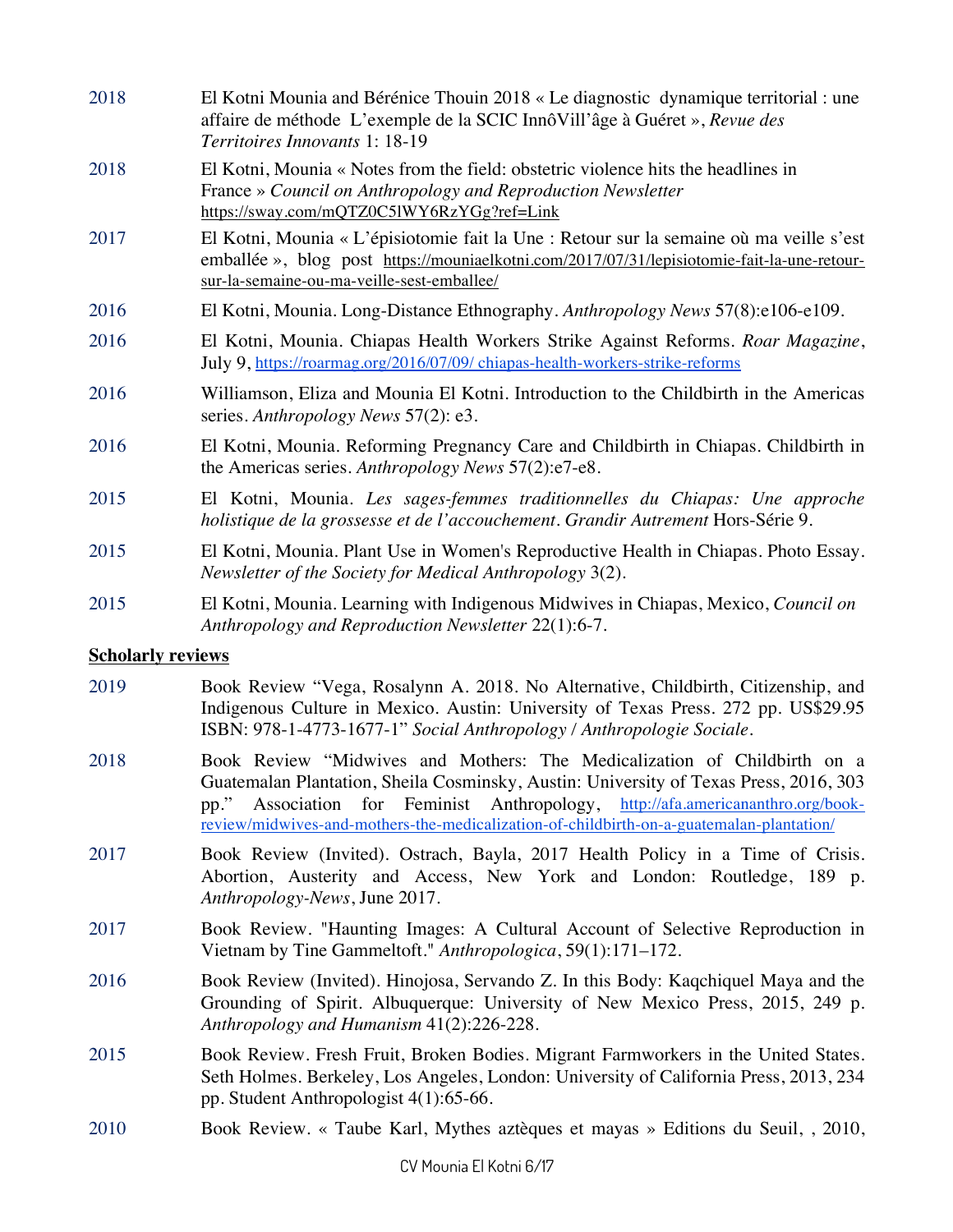155p. , IESR – European Institute on Science of Religion, updated: 12/16/2016, http://www.iesr.ephe.sorbonne.fr/ressources-pedagogiques/comptes-rendus-ouvrages/mythesazteques-mayas

- 2010 Book Review. « Baudez Claude-François, Une histoire de la religion des Mayas. Du panthéisme au panthéon » Albin Michel, 2010, 472p., IESR – European Institute on Science of Religion, updated: 12/16/2016, http://www.iesr.ephe.sorbonne.fr/ressourcespedagogiques/comptes-rendus-ouvrages/histoire-religion-mayas-du-pantheisme-au-pantheon
- 2010 Book Review. Recinos Adrian, Popol Vuh : Le Livre des Indiens Mayas Quichés » Albin Michel, 2010, 213p., IESR – European Institute on Science of Religion, updated: 12/16/2016, http://www.iesr.ephe.sorbonne.fr/ressources-pedagogiques/comptes-rendusouvrages/popol-vuh-livre-indiens-mayas-quiches

#### **PRESENTATIONS**

#### **Organized Sessions**

- 2021 Laboring from Home: Reflections on the tolls of reproductive labor and the way forward. Roundtable co-organizer, with Veronica Miranda (Santa Clara University) and Lydia Z. Dixon (Southern California University). American Anthropological Association annual meeting online, November 19.
- 2018 Examining the Challenges and Productive Possibilities of Collaborative Academic Writing from a Feminist Perspective . Roundtable Chair, with Veronica Miranda (Santa Clara University) and Lydia Z. Dixon (Southern California University). American Anthropological Association annual meeting in San Jose, November 14-18.
- 2018 Resistance, Resilience, and Reproductive Governance in Latin America: Centering Reproductive Politics in Imaginative Transformation. Organizer. American Anthropological Association annual meeting in San Jose, November 14-18. with Rebecca Martinez (University of Misouri) and Clara Mantini-Briggs (UC Berkeley).
- 2017 (Invited Session) Medical Anthropology in the Trump Era: Engagement, Activism, and Resistance beyond Academic Frontiers. Panel Chair. American Anthropological Association annual meeting in Washington D.C. November 29- December 3. with Thurka Sangaramoorthy (University of Maryland).
- 2016 Articulating Human Rights and Reproductive Governance: Ethnographic Engagements in Transnational Perspective. Panel Organizer. American Anthropological Association annual meeting in Minneapolis. November 16-20. with Elyse O. Singer (Washington University in St Louis).
- 2015 Humanizing Childbirth: Negotiating Women's Reproductive Rights in the Face of Obstetric Violence. Panel Chair. American Anthropological Association annual meeting in Denver. November 19-22. with Lydia Z. Dixon (UC Irvine).

#### **Organization of academic conferences**

2021 **Co-organizer** of the Second annual symposium of the network SHS/Pesticides, May 11- 12.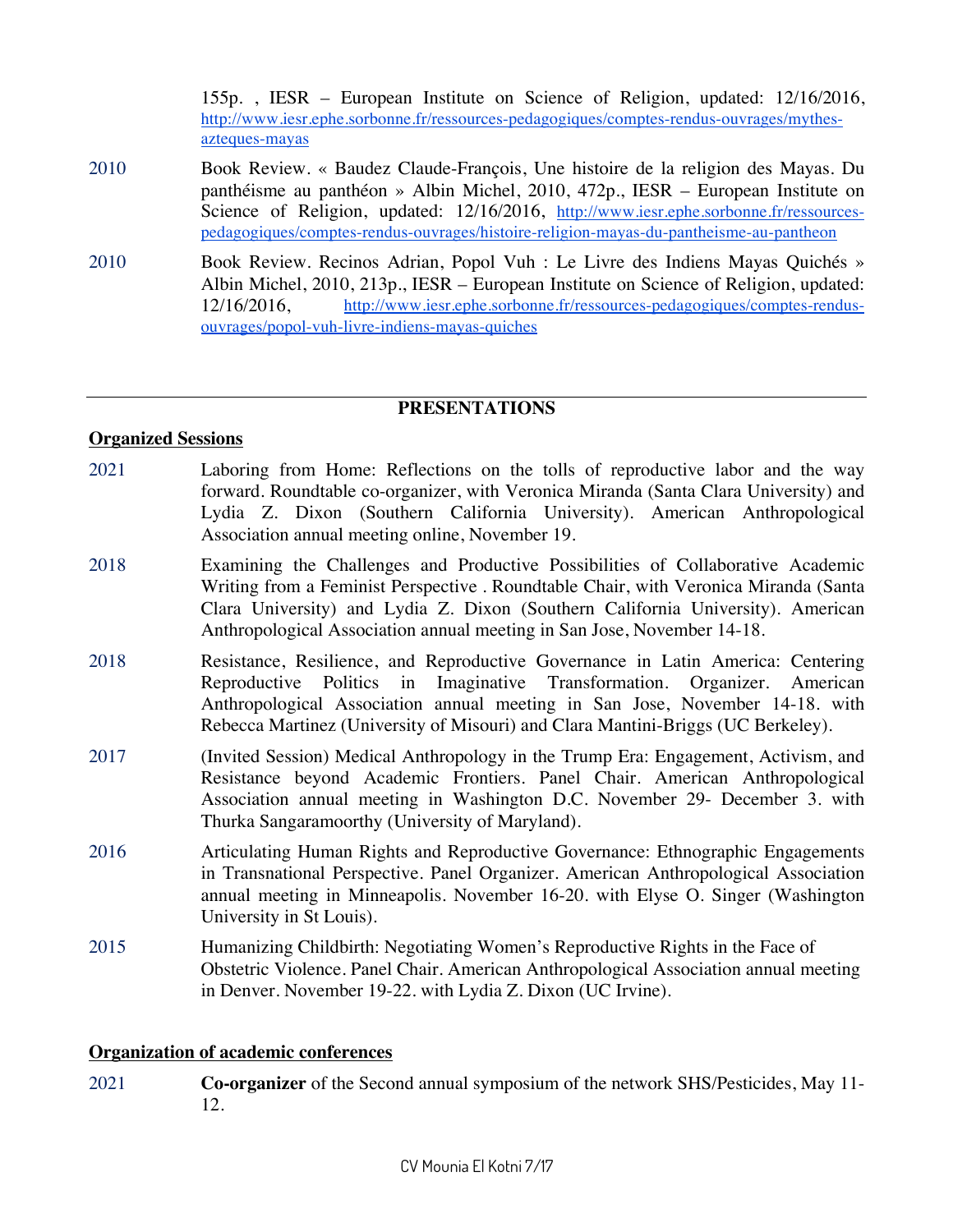2019 **Co-organizer** of the symposium "*Regards socio-anthropologiques sur la santé périnatale,"* with Priscille Sauvegrain (Inserm, EPOPé) qnd Aurélie Racciopi (URMIS), March 24.

#### **Conference Presentations**

- 2021 *Soigner le corps, protéger la terre : l'analogie du corps-territoire dans la lutte contre les violences obstétricales au Mexique*, conference "*Le corps maternel à l'épreuve du 'progrès' : perspectives internationales sur la techno-obstétriques et ses critiques*" March 5.
- 2020 *Intersections entre justice climatique et justice reproductive*, International congress "*Femmes, jeunes et justice climatique*", organized by Collectif des Femmes, Louvain, Belgium, March 3.
- 2020 *L'agroécologie comme 'option de vie'. Mobilisation de femmes pour les alternatives aux pesticides dans le Sud du Mexique*, International symposium of the SHS/Pesticide network "L'objet 'pesticides' en sciences humaines et sociales. Quels savoirs pour quelle transition écologique ?", EHESS Marseille, Feb. 6-7.
- 2019 *Pour une analyse intersectionnelle des violences obstétricales: l'injustice obstétricale*, with Chiara Quagliariello, conference "*Les violences obstétricales : Enjeux épistémologiques et controversies*", INED, Paris, December 6.
- 2019 '*Dicen que la partera tiene la culpa' L'effacement des savoirs des sages-femmes traditionnelles au Mexique : entre racisme historique, violence épistémique et création de l'ignorance*. congress "*Ignorance, pouvoir et santé*", MSH Paris Nord, October 21- 22.
- 2019 *La marginalisation des savoirs des sages-femmes traditionnelles au Mexique : impacts sur la santé des femmes pauvres*", International symposium "La santé dans les Amériques au prisme des sciences sociales", Rouen University and MSH Paris Nord, September 26.
- 2019 "It's like destroying part of the community life." Tracing the impact of plant rarefication on indigenous women's reproductive health in Mexico. *XI AFIN International Conference* in Granada, Spain, September 4-7.
- 2019 Obstetric violence, a global struggle? Exploring the intersections between reproductive rights and social/racial injustice in Latin America and Europe. with Chiara Quagliariello. *XI AFIN International Conference* in Granada, Spain, September 4-7.
- 2019 *La naissance humanisée et la stratification de l'accès aux soins au Mexique*, Symposium "Regards socio-anthropologiques sur la santé périnatale : Comment étudier les discriminations ? Quels retours aux terrains par les chercheur.e.s ?", Paris-Diderot University, March 26.
- 2018 Intercultural health policies and the broken temazcal: the challenges of integrating traditional midwifery in a Mexican public hospital. *American Anthropological Association* annual meeting in San Jose, November 14-18.
- 2018 Generation, Politics and Grassroots Anti-Corruption Mobilization in Guatemala, with Jennifer Burrell, *Latin American Studies Association* annual meeting in Barcelona, May 23-27.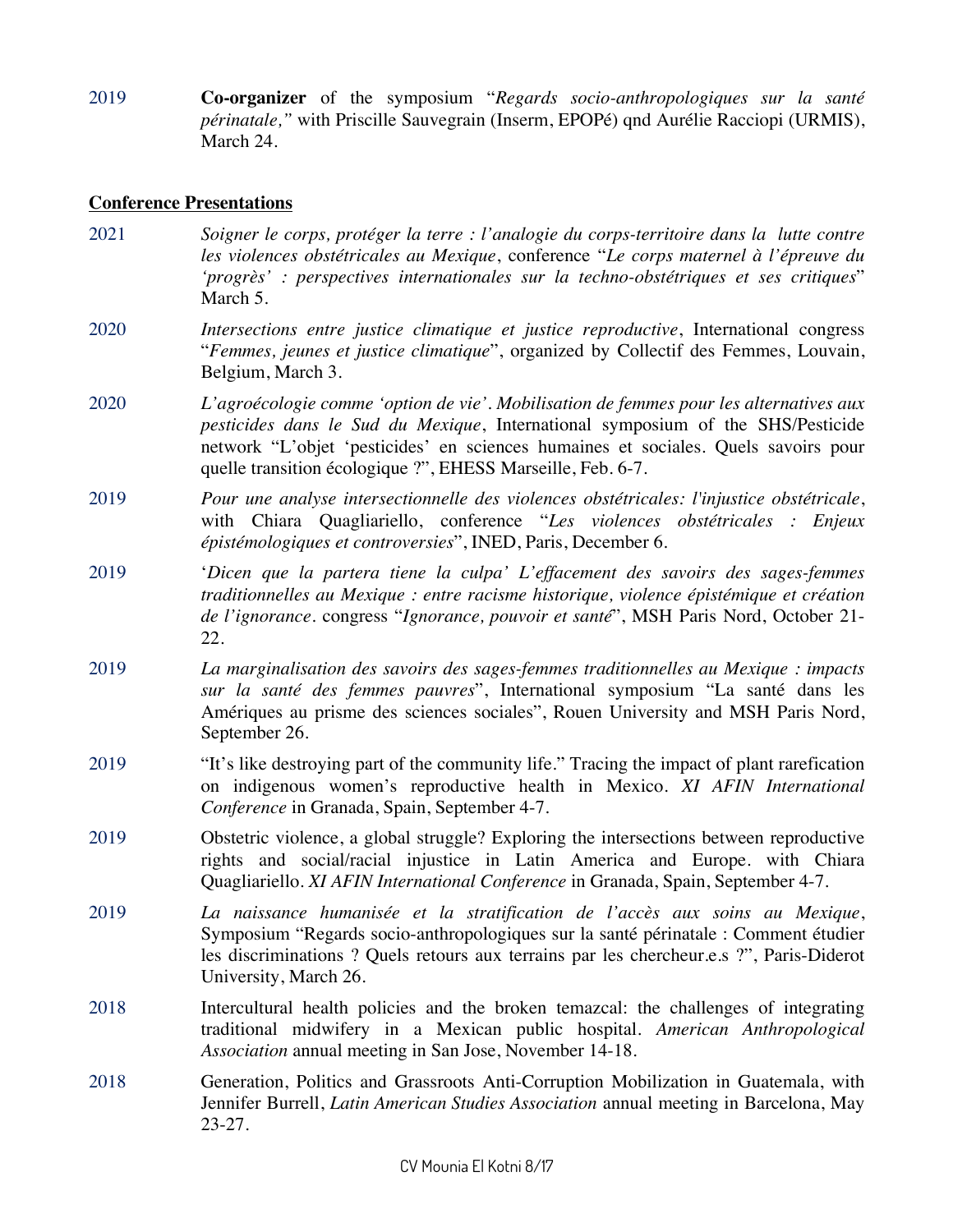- 2018 An Intersectional Approach to Obstetric Violence in Mexico (and France). *Society for Applied Anthropology* annual meeting in Philadelphia, April 3-7.
- 2017 Enthusiasm and Defiance: Evaluating collaborative health projects in rural France at times of political readjustments. American Anthropological Association annual meeting in Denver. November 29- December 3.
- 2017 *Formations des sages-femmes Mayas au Mexique : Intersection de rapports de domination et de hiérarchisation des savoirs médicaux*, Symposium "Soigner : aider ou dominer ? Les rapports de pouvoir en santé sexuelle et reproductive", AMADES CERTOP, Toulouse Jean-Jaurès University, March 24.
- 2017 *Médicalisation et sanitarisation des corps féminins. Une analyse socio-anthropologique croisée des politiques de santé materno-infantile à destination des femmes pauvres au Brésil et au Mexique*, with Alfonsina Faya-Robles. Migrant and Health Trajectories around Childbirth. Views from Research and Practice. Brussels, Belgium, February 2-3.
- 2016 Claiming Rights to Resist State-Sponsored Trainings: Indigenous Midwives in Mexico. American Anthropological Association annual meeting. Minneapolis, Nov. 16-20.
- 2015 The Hospital is Where Women Die: Traditional Indigenous Midwives' Narratives of Obstetric Violence in Chiapas, Mexico. American Anthropological Association annual meeting. Denver. November 19-22.
- 2015 Why Don't You Learn Tsotsil? Learning Tseltal, Being Scolded in Tsotsil, and the Challenges of a Multilingual Fieldsite. New England Council on Latin American Studies (NECLAS). Tufts University. November 8.
- 2015 Risky Births in Southern Mexico. State Discourse, Women's Decisions and Indigenous Midwives' Resistance. European Association of Social Anthropologists (EASA) meeting. Brighton, England. September 9-11.
- 2015 *Caminando Juntas. Construyendo una Colaboración Transnacional con Parteras, de Francia a Chiapas*. Society for Latin American and Caribean Anthropology meeting. Oaxaca, Mexico. March 26-28. With Micaela Icó Bautista and Alice Bafoin.
- 2014 *Refuerzando Vínculos Transnacionales: los Textiles como Expresión de la Identidad Triqui en el Norte de Estados Unidos*. 1er Encuentro de Textiles Mesoamericanos (TEXTIM). Oaxaca, Mexico. October 17-18. With Ashley Bishop and Walter E. Little.
- 2014 *A Través las Tramas del Tiempo: Conectando el Pasado al Presente con los Textiles en la Era Digital*. 1er Encuentro de Textiles Mesoamericanos (TEXTIM). Oaxaca, Mexico. October 17-18. With Walter E. Little and Ashley Bishop.
- 2014 Indigenous Midwives Responding to Gendered Structural Violence in Chiapas, Mexico. Society for Applied Anthropology (SfAA) annual meeting. Albuquerque. March 18-22. With Micaela Icó Bautista.
- 2013 Indigenous Women's Healthcare Access in Chiapas: Defending Reproductive Rights. American Anthropological Association annual meeting. Chicago. November 19-23.
- 2013 Artisans in the World Market… and Anthropologists in the Museum" New England Council of Latin American Studies (NECLAS), Wheaton College. November 9.
- 2013 The Integration of Gender in International Cooperation Projects: Questioning "Empowerment". Rockefeller College Graduate Symposium. Albany. March 13.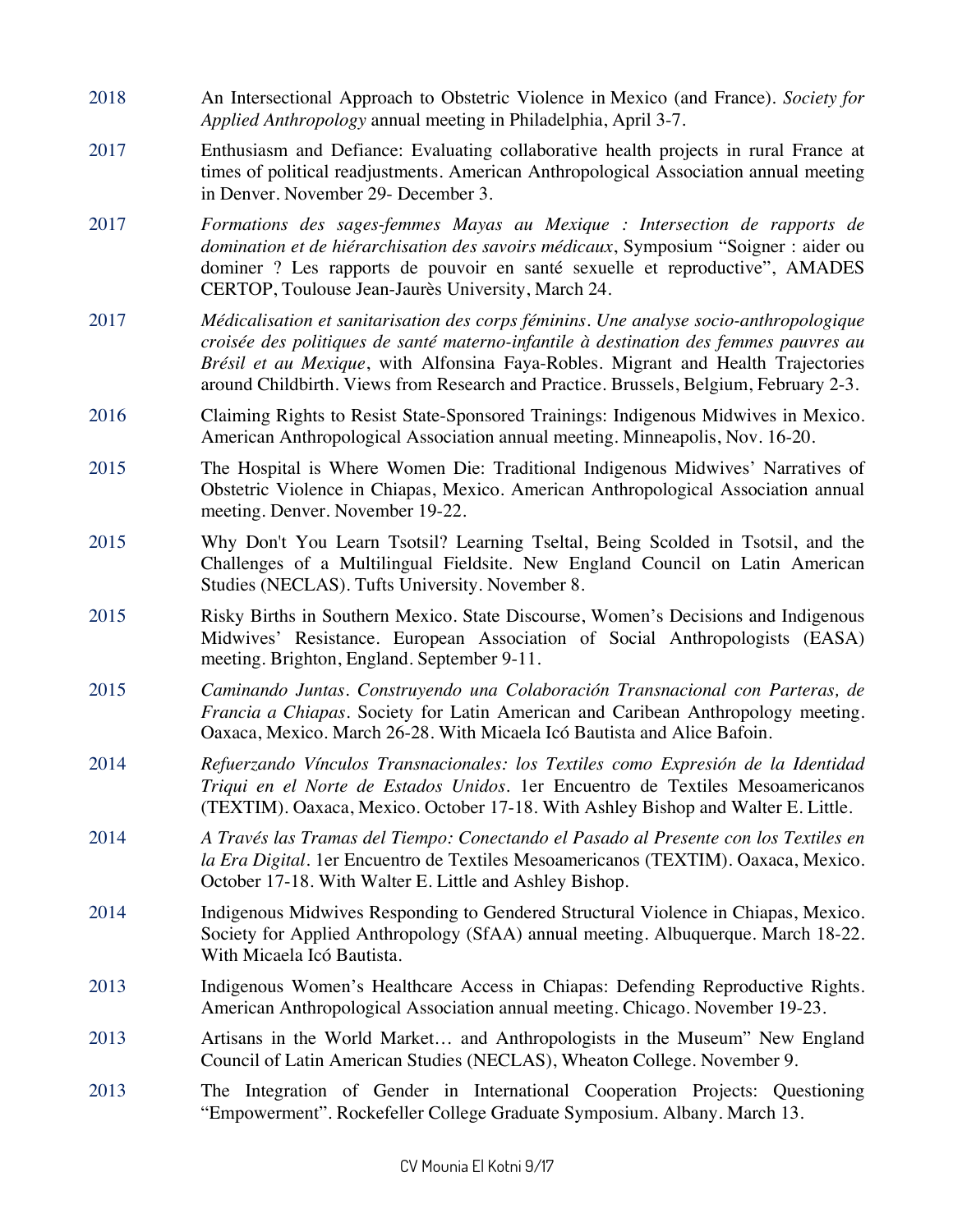## **Invited Talks**

| 2021 | Obstetric Violence in Mexico », Guest lecturer for the class Cultural Anthropology,<br>SUNY Albany, May 4                                                                                                                                                                                                   |
|------|-------------------------------------------------------------------------------------------------------------------------------------------------------------------------------------------------------------------------------------------------------------------------------------------------------------|
| 2021 | Le corps, un territoire à défendre ?, Guest lecturer for the research seminar "Processus<br>et rapports sociaux de genre", Paris Nanterre University, April 2                                                                                                                                               |
| 2021 | Notre corps, nous-mêmes : une expérience intime, un outil collectif, research seminar<br>"Ateliers du genre", Caen University, Feb. 12                                                                                                                                                                      |
| 2021 | Perception des sages-femmes des enjeux de santé environnementale dans le Sud du<br>Mexique, research seminar "Anthropologie américaniste," LAS, le LESC et le CERMA-<br>Mondes Américains, Feb. 5                                                                                                           |
| 2020 | Defending Mother earth in southern Mexico: when environmental concerns meet<br>reproductive justice, research seminar "Santé reproductive, techno-pouvoirs et<br>féminismes," EHESS Paris, March 2.                                                                                                         |
| 2019 | A Fourth Feminist Wave? Questions raised around the new French edition of Our<br>Bodies, Ourselves, with Marie Hermann, research seminar "Gouverner le « progrès » et<br>ses dégâts (1810-2016). Histoire et sciences sociales," December 3.                                                                |
| 2018 | Discussant, "Sexual Humanitarianism: Migration, Sex Work and Trafficking" Nicola<br>Mai and Calogero Giametta. URMIS-Germes research seminar Paris 7 University, May<br>15.                                                                                                                                 |
| 2018 | Marginalisation des sages-femmes Mayas au Mexique. Research seminar "Regards"<br>Croisés sur la Petite Enfance", EHESS Paris, March 16.                                                                                                                                                                     |
| 2017 | Application de la loi sur les violences obstétricales au Mexique : pour une perspective<br>anthropologique critique du consentement. Research seminar "Technologies de la<br>Reproduction", EHESS Paris, November 13.                                                                                       |
| 2017 | Formations des sages-femmes Mayas au Mexique : Intersection de rapports de<br>domination et de hiérarchisation des savoirs médicaux, Symposium « Soigner : aider ou<br>dominer? Les rapports de pouvoir en santé sexuelle et reproductive», AMADES<br>CERTOP, Université de Toulouse Jean-Jaurès, March 24. |
| 2016 | "A l'hôpital, les mamans meurent." Violences obstétricales en terres Mayas. URMIS-<br>Germes Research Seminar, Paris Diderot University, December 13.                                                                                                                                                       |
| 2016 | Governing the Reproduction of the Nation. Birth Certificates and the Control of<br>Indigenous Midwifery in Southern Mexico. Anthropology Department, University of<br>Notre Dame, November 14.                                                                                                              |
| 2016 | The many faces of midwifery in contemporary Mexico. Graduate Seminar of the Jaime<br>Lucero Mexican Studies Institute, City University of New York. May 18.                                                                                                                                                 |
| 2016 | "Al gobierno no le importa": de la résistance publique à l'indifférence, portraits de<br>sages-femmes Mayas face à la médicalisation de la santé reproductive au Mexique.<br>Research Seminar "Avatars du monde contemporain, " Toulouse 2 Jean-Jaurès<br>University. February 8.                           |
| 2015 | Improving Indigenous Maternal Health in Chiapas: the Unintended Consequences of<br>Public Health Policies. IREX Scholars Meeting. Global Institute for Health and Human                                                                                                                                     |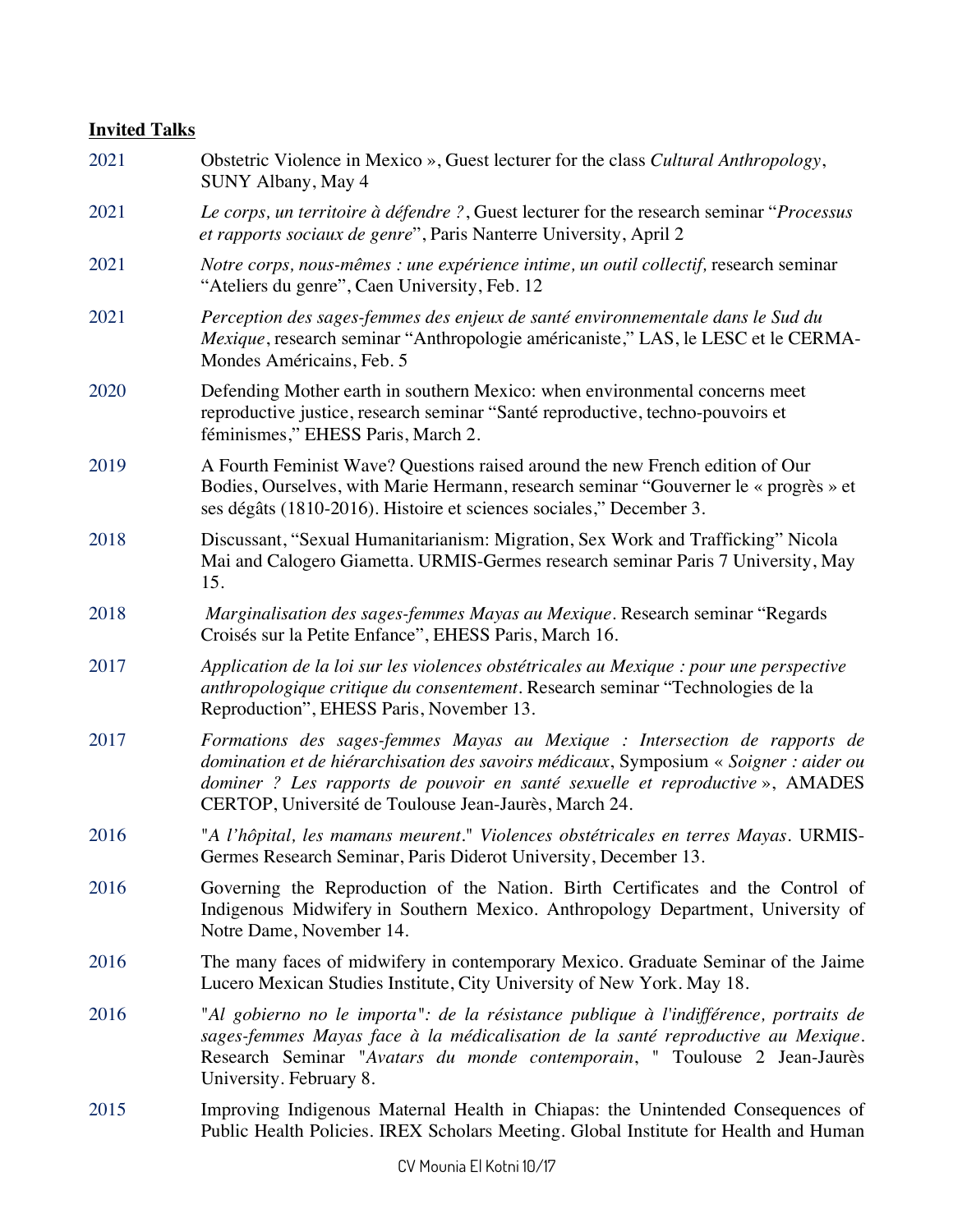|      | Rights, University at Albany, November 16.                                                                                                                                                                                                                                                |
|------|-------------------------------------------------------------------------------------------------------------------------------------------------------------------------------------------------------------------------------------------------------------------------------------------|
| 2015 | Más que Recetas. El Recetario de las Parteras de la OMIECH desde la Ecología<br>Política. Video presentation during the public Seminar "La Partería en Chiapas,"<br>PROIMMSE-UNAM, San Cristóbal de las Casas. November 10.                                                               |
| 2015 | Understanding Indigenous Midwives' Rights in the framework of Ich'el ta Muk'.<br>Graduate Seminar "Human Rights, Humanitarianism and Development (ANT670)",<br>Department of Anthropology, University at Albany, November 5.                                                              |
| 2015 | La Interculturalidad en los Servicios de Salud y el Desplazamiento de la Partería<br>Tradicional en Chiapas. Undergraduate Seminar "Saberes y Diversidad<br>Cultural,"Department of Intercultural Development and Management, National<br>Autonomous University of Mexico (UNAM). May 29. |
| 2014 | Experiencing Equity at the Escuelita Zapatista. Presentation at the Institute for<br>Mesoamerican Studies, UAlbany. with Jeanne Simonelli. February 28.                                                                                                                                   |
| 2013 | Exercizing Rights. Indigenous Women's Organizations in Chiapas, Undergraduate<br>Lecture, Introduction to Cultural Anthroplogy, SUNY Albany, April 9.                                                                                                                                     |
| 2012 | Promoting Equity: Women's Organizations in Chiapas, Mexico. Undergraduate Lecture,<br>Introduction to Cultural Anthroplogy (ANT108), SUNY Albany, November 13.                                                                                                                            |

## **PROFESSIONAL AND PUBLIC SERVICE**

| <b>Public Speaking</b> |                                                                                                                                                                                |  |
|------------------------|--------------------------------------------------------------------------------------------------------------------------------------------------------------------------------|--|
| 2021                   | <b>Speaker, Discriminations de genre dans l'accès aux soins, Rennes 2 University, April</b><br>6.                                                                              |  |
| 2021                   | Speaker, Gynécologie, cancer: les femmes face au sexisme médical, conference "Le<br>féminisme n'a jamais tué personne," Bibliothèque Publique d'Information, Paris, Feb.<br>22 |  |
| 2021                   | <b>Speaker, Pour une approche féministe de la santé, conference at the Laboratoires</b><br>d'Aubervilliers, Feb. 13                                                            |  |
| 2020                   | Speaker, WETOO Festival, May 29<br>https://www.facebook.com/WetooFestival/videos/249874423110851                                                                               |  |
| 2020                   | Speaker, workshop "Women4Climate in Motherhood", Women4Climate Paris, May 12                                                                                                   |  |
| 2019                   | Discussant, roundtable "Hormones et patriarcat," Sang Rancune Festival, Paris,<br>November 16.                                                                                 |  |
| 2019                   | Speaker, roundtable "When women take the lead", third annual Women4Climate<br>conference, Paris, Feb. 21.                                                                      |  |
| 2018                   | Discussant, roundtable "Décolonisons la gynécologie," Sang Rancune Festival, Paris,<br>Nov. 10.                                                                                |  |
| 2018                   | Speaker, roundtable "Les nouveaux enjeux des règles," Sang Rancune Festival, Paris,<br>Nov. 10.                                                                                |  |
| 2018                   | Discussant, research seminar, URMISS-Germes, Paris 7 University, Sexual<br>Humanitarianism: Migration, Sex Work and Trafficking, by Nicola Mai and Calogero                    |  |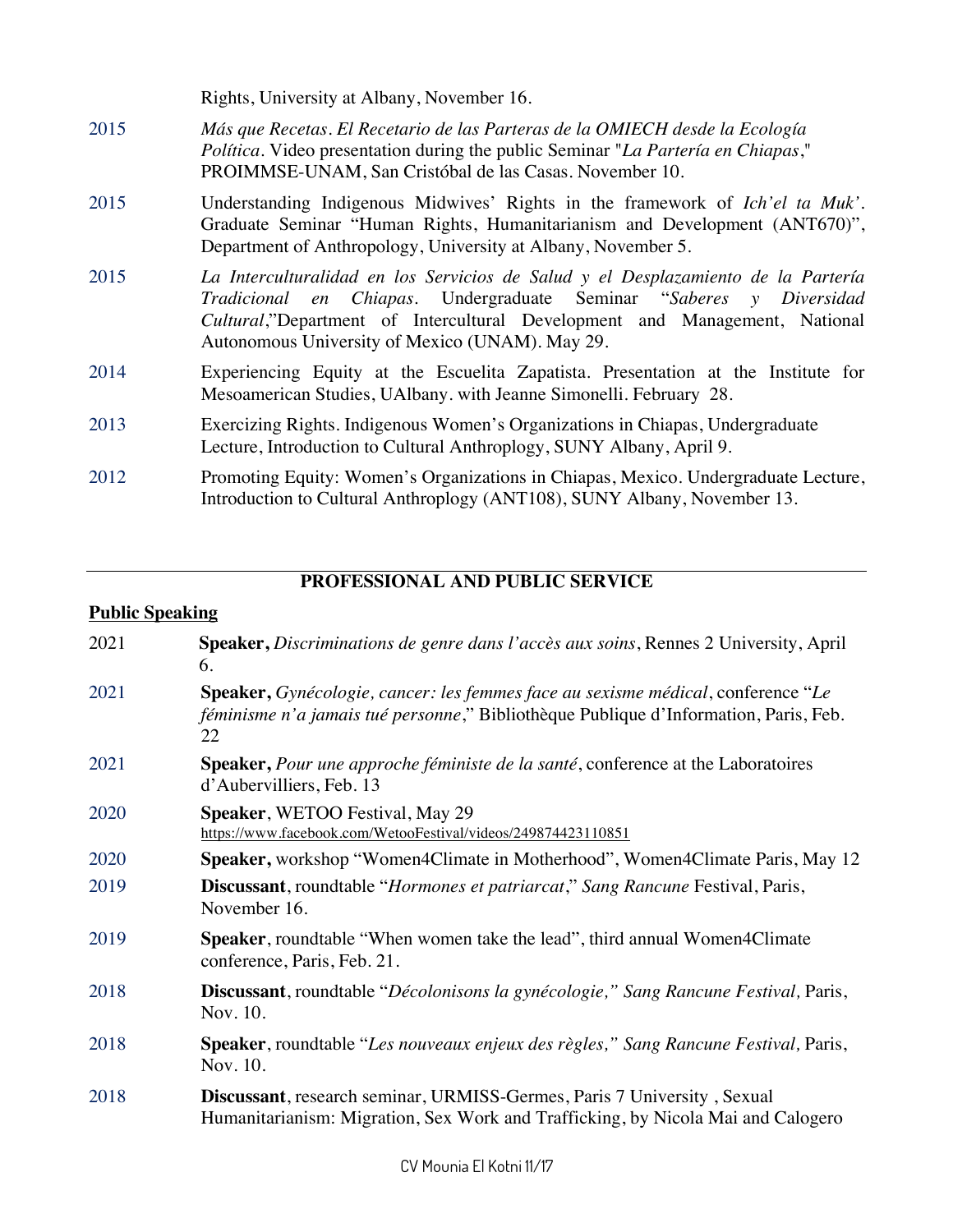Giametta. May 15.

- 2018 **Organizer** and **Discussant**, Roundtable, *Violences obstétricales : écouter et accompagner la parol*e, sponsored by the organization Notre Corps, Nous-Mêmes and Maison de la Vie Associative et Citoyenne du 10e arrondissement de Paris, March 23.
- 2018 **Speaker**, Roundtable, *Maltraitances gynécologiques et obstétricales*, Cer(v)yx Festival, organized by CERYX, La Sorbonne, Paris, March 9.
- 2017 **Speaker**, Debate on Obstetric Violence, *Festival des Solidarités*, Rennes, Nov. 23.
- 2017 **Co-founder**, organization *Bas Les Pailles*, raising awareness on plastic pollution.
- 2017 **Co-founder**, *Groupe de Réflexion Féministe* monthly meetings in Paris, France.
- 2017 **Mentor**, *Hackaton pour l'Egalité Femmes-Hommes*, French Ministry for Women's Rights, Paris, France, March 3-5.
- 2015 **Interpret** (Spanish to English), Helping Babies Breathe workshop, San Cristóbal de Las Casas, Chiapas. May 22.
- 2015 **Interpret** (Spanish to English), Operation Smiles surgery campaign, San Cristóbal de Las Casas, Chiapas, April 16-17.
- 2015 **Jury member** *Commission d'Appui aux Projets Amérique Latine*, *Etudiants et Developpement,* Paris, France, March 21.
- 2015 **Discussant**, *La Césarienne: Regards Croisés France-Mexique*, Association Mâ. Rennes, France, March 18.

#### **Advising**

- 2020-2021 Advisor, Midwifery Thesis. Boyer, Alice, "*La bientraitance en obstétrique*," Centre Hospitalier Universitaire de Reims.
- 2020 External Reader, Doctoral thesis. Alicia Paramita, "*Madres y matronas: prácticas y políticas reproductivas en el distrito Sikka de la isla Flores, Indonesia*" *Universidad Autónoma de Barcelona (UAB)*, Barcelona, Spain.
- 2019 External Reader, Master's thesis. Ramírez, Alba "*Prá cticas de atenció n del embarazo, parto y puerperio en la Sierra Mixe-Zapoteca*," Centro de Investigaciones y Estudios Superiores CIESAS- Pacífico Sur, Oaxaca, Mexico.
- 2017-2019 Advisor, Midwifery Thesis. Macias, Amandine, "*Perception du débat sur les violences obstétricales par les professionnels, sages-femmes et gynécologues- obstétriciens*," Paris Descartes University, Baudelocque Midwifery School. Noinated for the 2019 Evian Prize for Midwifery Schools.
- 2016 External Reader, Undergraduate thesis. Ramírez, Alba, "*Mujeres y parteras. La atención del embarazo y parto en la periferia norte de San Cristóbal de Las Casas*." Universidad Nacional Autónoma de Chiapas (UNACH), Mexico.

#### **Professional Service**

2019 New England Council on Latin American Studies (NECLAS) Dissertation Award,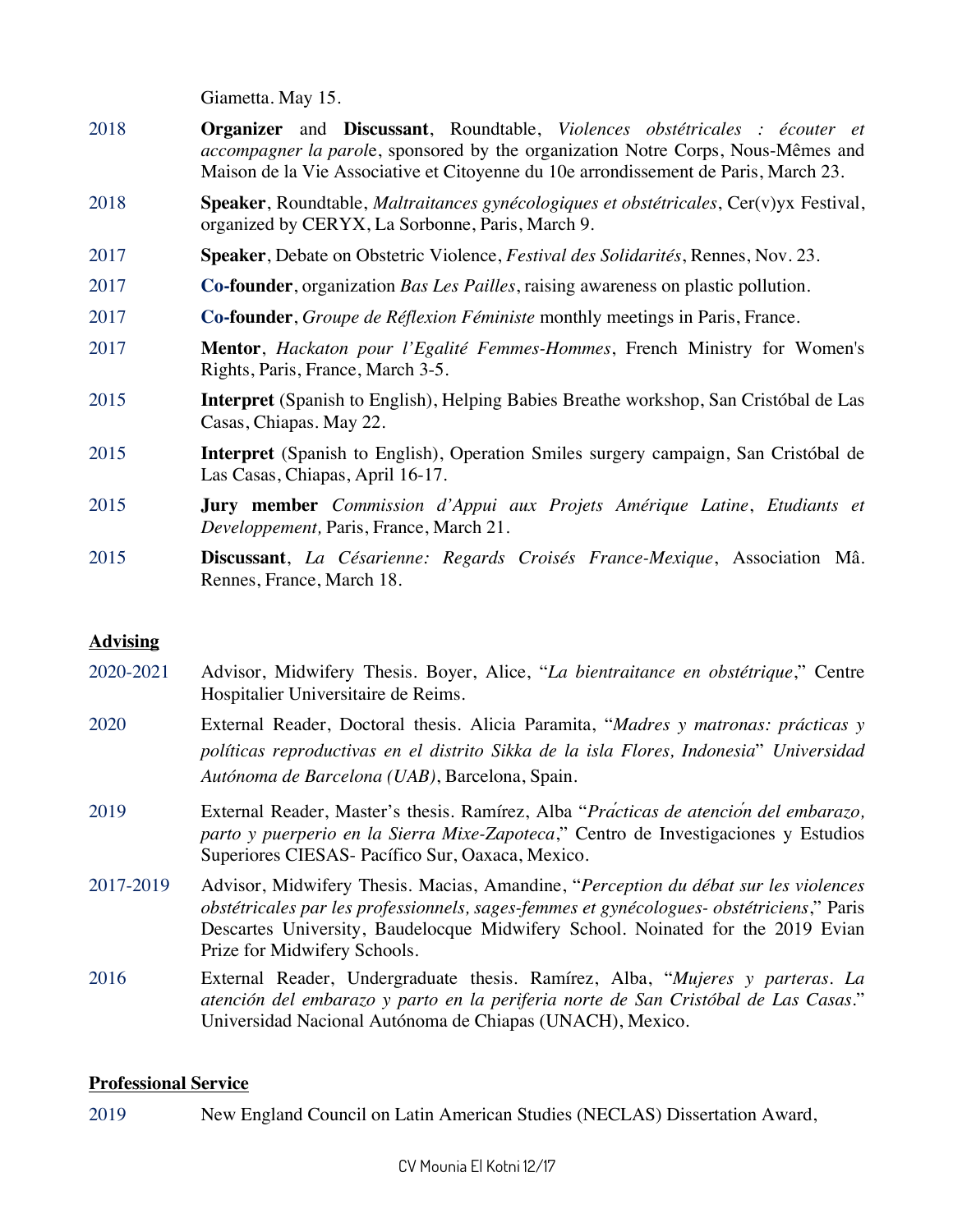|                      | Committee member.                                                                                                                 |
|----------------------|-----------------------------------------------------------------------------------------------------------------------------------|
| 2018                 | Council on Anthropology and Reproduction (CAR) Book Award, Committee member.                                                      |
| 2017-2019            | Reviewer for Anthropologie Sociale/ Social Anthropology and Medical Antropology :<br>Cross-Cultural Studies in Health and Illness |
| 2017                 | Adele E. Clarke book award (Repronetwork) Committee member.                                                                       |
| 2017-2019            | Social Media co-manager, Association for Feminist Anthropology.                                                                   |
| 2016-2018            | Membership Coordinator, Council on Anthropology and Reproduction, Society for<br>Medical Anthropology.                            |
| 2015-2017            | Co-editor of the Association for Feminist Anthropology News Column, Anthropology<br>News.                                         |
| $2013 - 2016$        | Community Manager, Society for Applied Anthropology, Gender-Based Violence                                                        |
| $2012 - 2016$        | Board Member, Association Mâ (elected).                                                                                           |
| $2012 - 2016$        | Student Associate, Institute for Mesoamerican Studies, University at Albany                                                       |
| $2012 - 2014$        | Representative, Anthropology Graduate Student Organization, UAIbany                                                               |
| $T \cdot 1$ $\ldots$ |                                                                                                                                   |

Topical Interest Group

## **Reviewer**

\**Frontiers in Sociology*

\**Medical Anthropology: Cross-Cultural studies in Health and Illness*

*\*The Journal of Latin American and Caribbean Anthropology*

*\*Cahiers François Viète*

*\*Routledge*

*\*Presses de l'Université de Laval*

## **Professional Memberships**

American Anthropological Association (AAA)

- o Society for Medical Anthropology (SMA)
- o Association for Feminist Anthropology (AFA)
- o Society for Latin American and Caribbean Anthropology (SLACA)
- o National Association of Practicing Anthropologists (NAPA)

Society for Applied Anthropology (SfAA)

o Gender-Based Violence Topical Interest Group.

Latin American Scholars Association (LASA)

European Association of Social Anthropologists (EASA)

## France

*Société d'Histoire de la Naissance* (SHN)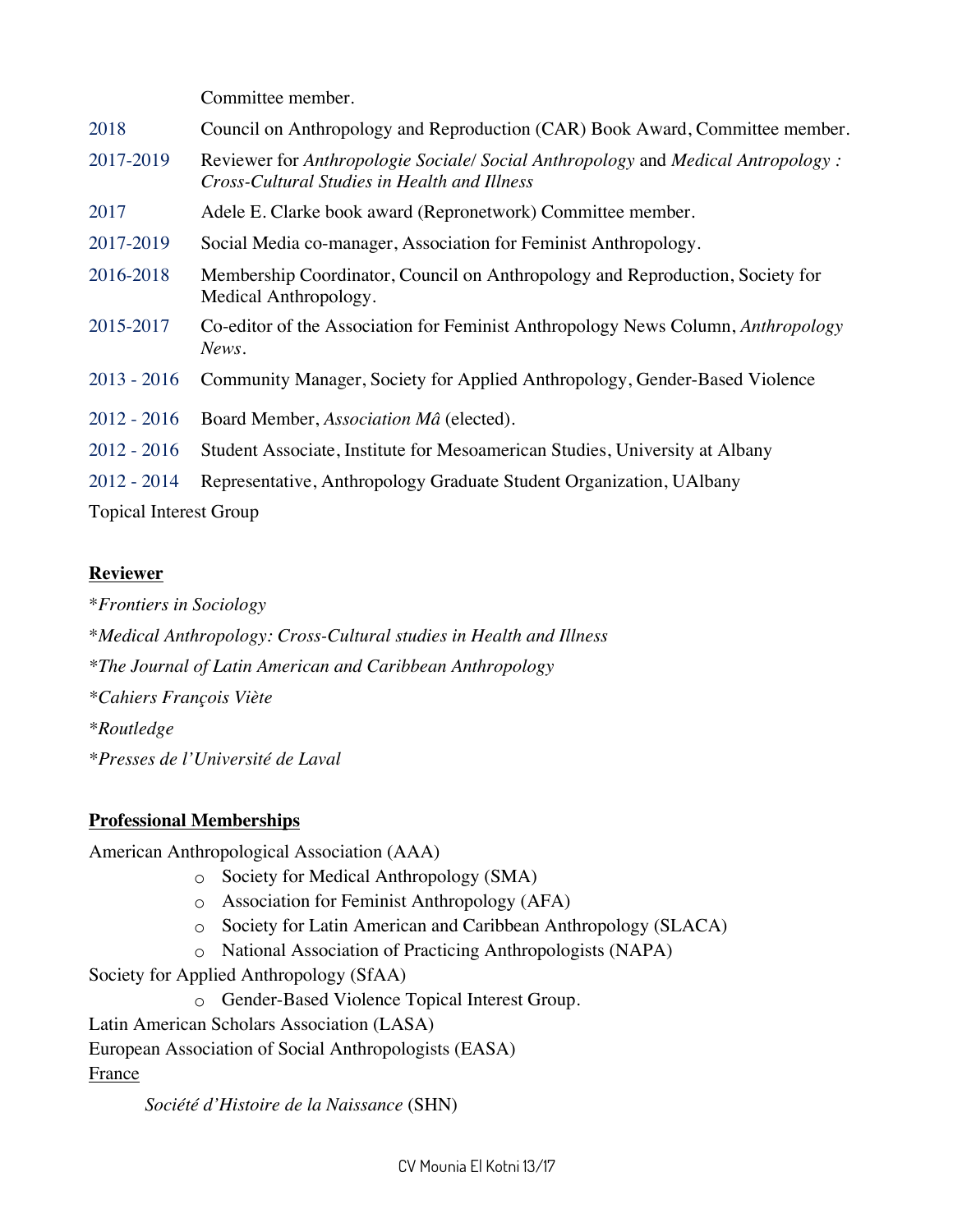*Anthropologie Médicale Appliquée au Développement et à la Santé* (AMADES) *Groupe d'Etudes Mésoaméricaines* (Gemeso)

### **Professional Development**

| 2020      | Participant Raising Our Voices (AAA virtual event), Nov. 5-14.                                                                                                                         |
|-----------|----------------------------------------------------------------------------------------------------------------------------------------------------------------------------------------|
| 2019      | Participant in the congress "Genre, mémoire, violences et (dé)colonialité," Paris-Diderot<br>University, Nov. 21-22.                                                                   |
| 2019      | Participant in the First Mexican Congress of Agroecology, San Cristóbal de las Casas,<br>Chiapas, May 12-17.                                                                           |
| 2018      | Participant, online course "Environmental Justice", University of East Anglia (5 weeks)                                                                                                |
| 2017-2018 | Participant, research seminar "Technologies of Reproduction", EHESS Paris.                                                                                                             |
| 2017-2018 | Participant, "Migration, Ethnicity and Health", research seminar, Research Unit on<br>Migration and Society (URMIS-Germes), Paris-7 Diderot University.                                |
| 2017      | Participant, Masterclass "Maternity in Colonial and Postcolonial Contexts," Dr. Rabab<br>Abdulhadi (San Francisco State University), EHESS Paris, May 19.                              |
| 2016-2017 | Participant, "Migration, Ethnicity and Health", research seminar, Research Unit on<br>Migration and Society (URMIS-Germes), Paris-7 Diderot University.                                |
| 2015      | Symposium, "Passerelles Recherche-Consultance". EHESS Paris. November 26.                                                                                                              |
| 2013      | Symposium, Encuentro Pueblos y Frontera 2013: Megaproyectos de desarrollo en el<br>Sureste de México: logicas y resistencias. PROIMMSE-UNAM, San Cristóbal de Las<br>Casas, May 29-31. |
| 2013      | Seminar, Roles de género y construccion del cuerpo. Transgresion y delito, Dr. Dolores<br>Juliano (Universidad de Barcelona). San Cristóbal de Las Casas, June 10-14.                  |

### **Media Coverage**

*Newspaper and television*

| 2021 | "Quand on est fatigué es, les gens disent « c'est le bébé ». Mais c'est pas le bébé, c'est<br>l'organisation du travail, de la société en fait ! Au Chiapas, les enfants sont intégré-es à<br>la vie", interview for the Newsletter Mauvaises herbes, Feb 11.<br>https://desmauvaisesherbes.medium.com/interview-quand-on-est-fatigu%C3%A9-es-les-gens-disent-cest-<br>le-b%C3%A9b%C3%A9-489a64f462b         |
|------|--------------------------------------------------------------------------------------------------------------------------------------------------------------------------------------------------------------------------------------------------------------------------------------------------------------------------------------------------------------------------------------------------------------|
| 2021 | "Mounia El Kotni : « Parler d'islamogauchisme à l'université est une attaque raciste à<br>peine masquée à l'encontre des chercheurs et chercheuses racisées »", interview for<br>Causette magazine, Feb 19 https://www.causette.fr/societe/en-france/mounia-el-kotni-parler-<br>dislamogauchisme-a-luniversite-est-une-attaque-raciste-a-peine-masquee-a-lencontre-des-chercheurs-et-<br>chercheuses-racises |
| 2020 | "Au Chiapas, les sages-femmes traditionnelles sont transgressives", interview by<br>Géraldine Magnan, <i>Profession sage-femme</i> n265, oct 2020, pp.43-45.                                                                                                                                                                                                                                                 |
| 2020 | "Notre corps, nous-mêmes : connaître son organisme pour être libre", France 24,<br>March 6.                                                                                                                                                                                                                                                                                                                  |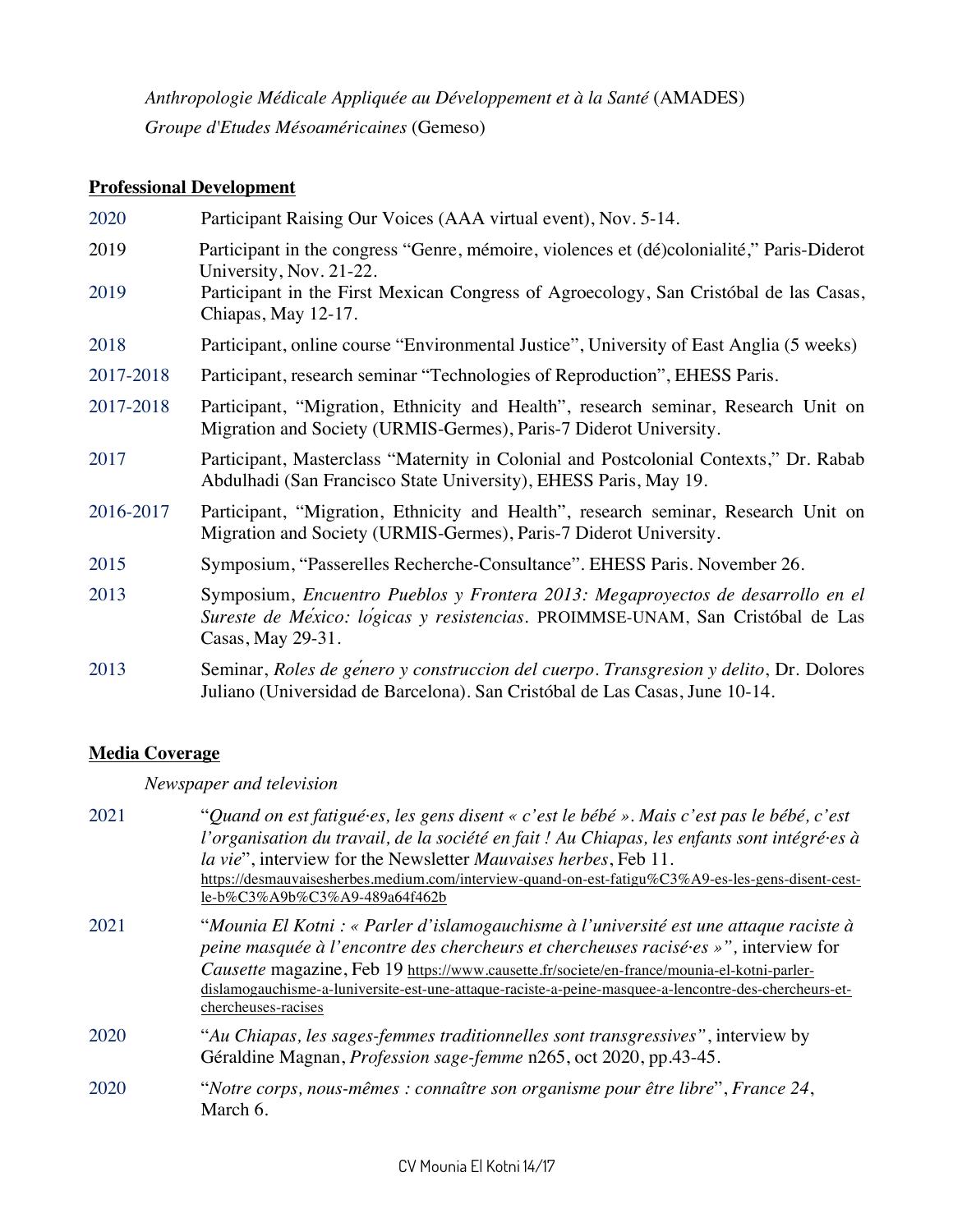| 2020      | "Faire corps dans un monde dévasté", by Coline Guérin and Léna Silberzahn,<br>Terrestres https://www.terrestres.org/2020/03/02/faire-corps-dans-un-monde-devaste                                                                                                                      |  |
|-----------|---------------------------------------------------------------------------------------------------------------------------------------------------------------------------------------------------------------------------------------------------------------------------------------|--|
| 2019      | Interview for the article "Mouvement pour le climat: dans toutes les luttes, les femmes<br>sont présentes" by Amélie Quentel, Les Inrocks<br>https://www.lesinrocks.com/2019/03/14/actualite/actualite/mouvement-pour-le-climat-dans-<br>toutes-les-luttes-les-femmes-sont-presentes/ |  |
| 2019      | Interview about the revised edition of <i>Notre Corps</i> , <i>Nous-Mêmes</i> (Our Bodies,<br>Ourselves), Cahiers de l'Atelier n559.                                                                                                                                                  |  |
| 2017-2019 | Numerous Media coverage (radio, print, web) as co-founder of the organization Bas Les<br>Pailles. www.baslespailles.org                                                                                                                                                               |  |
| 2018      | Interview for the article "Lesbophobie et transphobie ordinaires en milieu<br>gynécologique: 'ce qu'il s'est passé n'est pas normal", by Morgane Fabre-Bouvier,<br>Komitid https://www.komitid.fr/2018/07/30/lesbophobie-et-transphobie-ordinaires-en-milieu-<br>gynecologique/       |  |
| 2018      | Enquête : la sexualité pendant les règles, un tabou qui résiste, Judith Bouchouchoua.<br>http://jelislesintelloes.com/enquete-sexualite-pendant-regles/                                                                                                                               |  |
| 2017      | #Hackeuses! Le numérique au féminin, interview for the Fondation SNCF<br>https://www.fondation-sncf.org/fr/hackeuses-numerique-feminin/                                                                                                                                               |  |

#### *Podcast*

| 2021 | Accoucher et résister à Abya Yala avec Mounia El Kotni, #30, N'Autre Histoire by<br>Lissell Quiroz and Angeline Available at https://podcasts.apple.com/fr/podcast/30-accoucher-et-<br>r%C3%A9sister-%C3%A0-abya-yala-avec-mounia-el-kotni/id1511417581?i=1000532737954          |
|------|----------------------------------------------------------------------------------------------------------------------------------------------------------------------------------------------------------------------------------------------------------------------------------|
| 2021 | Série Forum Génération Egalité : Mounia El Kotni, episode 3, Expertes en tous<br>genre(s). Le podcast du genre et de l'égalité. Expertes genre. Available at<br>https://podcast.ausha.co/expertes-en-tous-genre-s/serie-forum-generation-egalite-episode-n03-mounia-el-<br>kotni |
| 2021 | Mounia El Kotni, autonomie et justice reproductive, episode 19, Les femmes sages, by<br>Géraldine Grenet. Available at https://podcast.ausha.co/les-femmes-sages/episode-19-mounia-el-<br>kotni-autonomie-et-justice-reproductive                                                |
| 2021 | Mounia El Kotni, celle qui nous encourage à connaître notre corps, episode 10, Divines<br>podcast by Anne Francin. Available at<br>https://open.spotify.com/episode/2dG2mVIFdAKMKkQBF7k2lb                                                                                       |
| 2021 | Le sexisme en médecine, episode 6, La Salle d'Attente, podcast by Medfem x Culot.<br>Available at https://open.spotify.com/episode/1g9w0eLiTOiZ2lrqd0oRme                                                                                                                        |
| 2018 | Episode Bonus : Maltraitances gynécologiques et obstétricales, La Poudre podcast by<br>Lauren Bastide, Nouvelles Ecoutes. Available at https://art19.com/shows/la-<br>poudre/episodes/3ca93bb2-f43e-4e83-9539-618cd862a206                                                       |
|      |                                                                                                                                                                                                                                                                                  |

## **SCHOLARSHIPS, GRANTS AND AWARDS**

## **Scholarships and Fellowships**

| 2019-2021 | Fondation de France fellow, Environmental Health Research scholarship. |
|-----------|------------------------------------------------------------------------|
|-----------|------------------------------------------------------------------------|

2018 #Women4Climate Paris Fellow, C40 mentoring program. Mentor: Valéria Bessolo-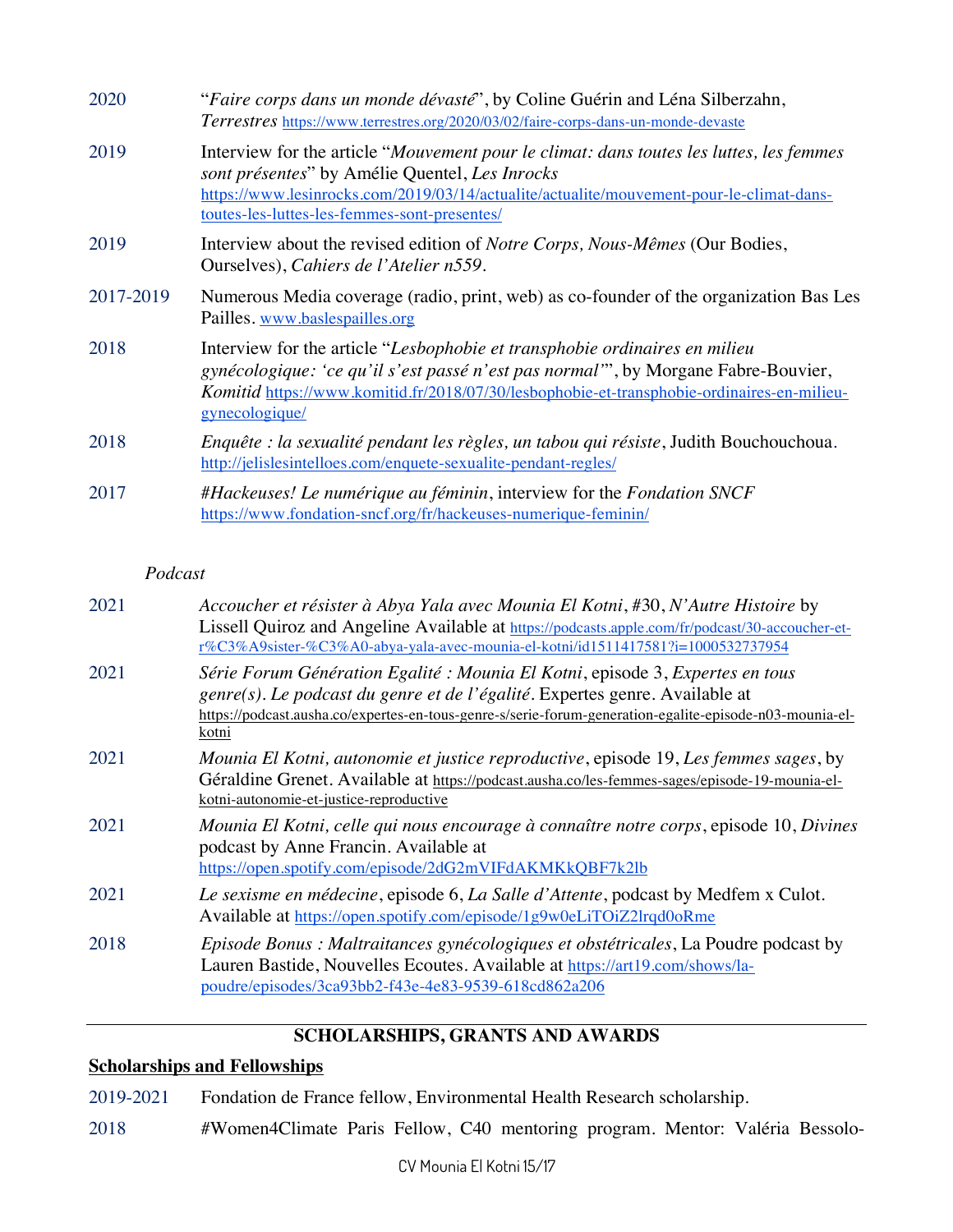Llopiz, Elle International.

- 2015 University at Albany Dissertation Research Fellowship Award, 2014-2015. Project: "The Impact of Biomedical Training on Traditional Midwives' Practices in Chiapas, Mexico: Tales of Resistance." [\$1,000]
- 2007 2008 Explor'a Sup Scholarship. For outstanding Student Studying Abroad. Rhône-Alpes Region  $\lbrack \in 3,500 \rbrack$
- 2004 2006 Merit Scholarship, for outstanding French students. French Government  $\lbrack \in 2,700 \rbrack$

#### **Grants and Sponsored Programs**

- 2014 AWESOME Foundation Grant. Project "Sharing Knowledge: An Encounter of Indigenous Midwives", to the benefit of the Association Mâ and OMIECH [\$1,000].
- 2011 Grundtvig Lifelong Learning Program, European Union (Editor). Project: "Wiki-Week for Development". On behalf of *Etudiants et Développement* [€25,600].

#### **Distinctions, Honors, Awards**

- 2019 Winner, Documentary category for "Im/patiente," Paris Podcast Festival.
- 2018 Elsa Chaney Award (Winner), Latin American Studies Association (LASA) [\$500]
- 2017 New England Council on Latin American Studies (NECLAS) Dissertation Award 2017 (Winner) [\$200]
- 2017 Anthropology Works, 50 Best Dissertations in Cultural Anthropology, 2016
- 2016 Committee on World Anthropologies Travel Award. American Anthropological Association [\$400]
- 2016 University at Albany Distinguished Dissertation Award (Winner).
- 2016 UAlbany Benevolent Association Award. Project: "Analysis of Maya Women's Accounts of Obstetric Violence" [\$453]
- 2016 David Scotchmer Essay Award (Winner), for the essay "'The Hospital is Where Women Die': Indigenous Midwives Denounce Obstetric Violence in Mexico", Institute for Mesoamerican Studies, University at Albany [\$100]
- 2015 Emerging Leaders in Anthropology Program (Winner), National Association of Student Anthropologists, Society for Latin American and Caribbean Anthropology [\$500]
- 2015 Zora Neale Hurston Travel Award (Winner). Association for Feminist Anthropology [\$500]
- 2015 Karen R. Hitchcock New Frontiers Fund Award. Initiatives for Women, University at Albany. Project: "Disseminating Research Results: Raising Awareness about Mayan Midwives' Struggle" [\$500]
- 2015 UAlbany Graduate Student Association Professional Development Award, to attend the 2015 American Anthropological Association Meeting [\$440]
- 2014 UAlbany Benevolent Association Award. Project: "Defending Indigenous Midwifery in Chiapas: an Encounter" [\$500]
- 2014 UAlbany Graduate Student Association Professional Development Award, to attend the 2014 Society for Applied Anthropology meeting [\$210]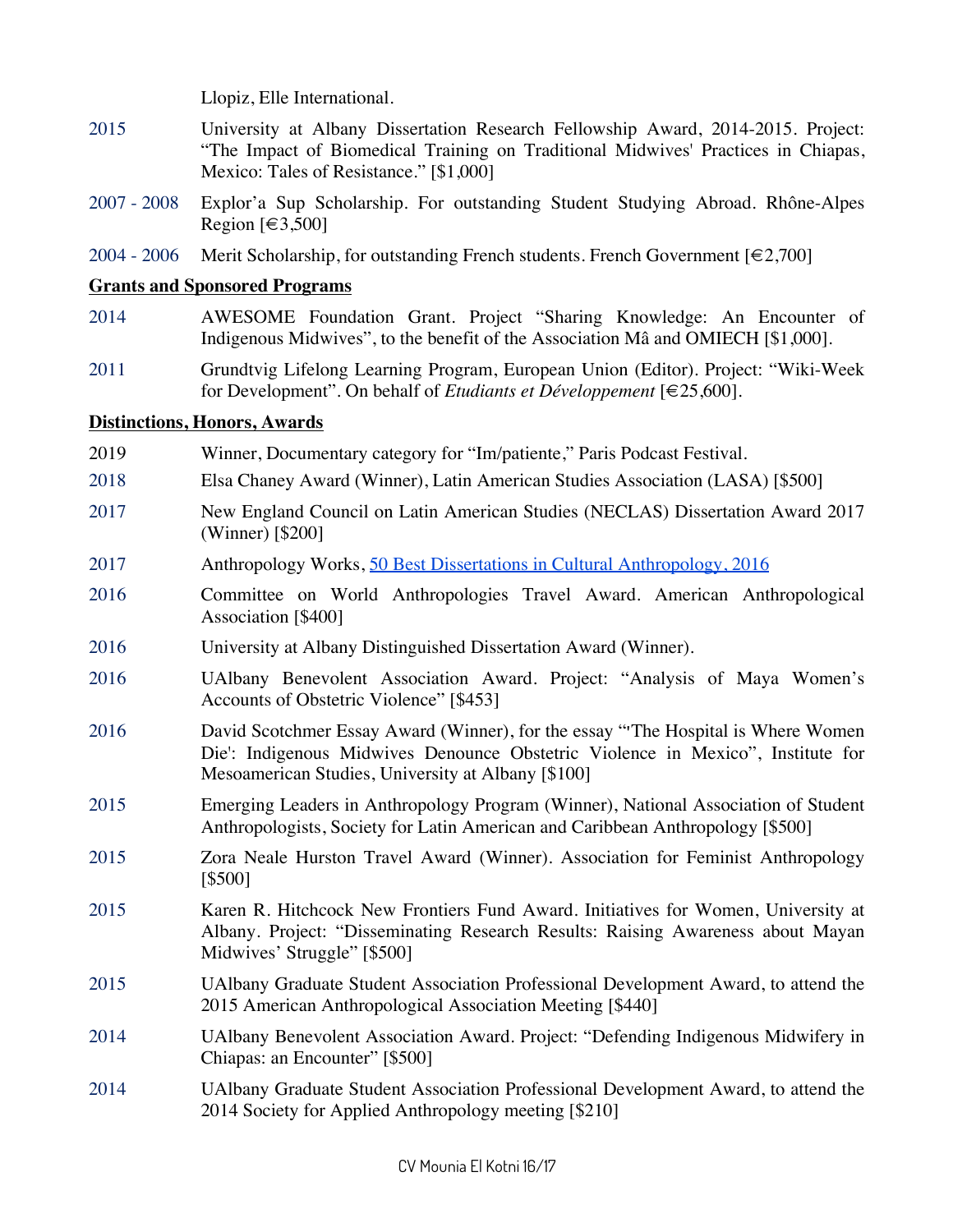- 2013 De Cormier Scholarship, Institute for Mesoamerican Studies at UAlbany. Project: "Defining and Defending Women's Rights in Chiapas" [\$880] 2013 Initiatives for Women Award, University at Albany, Project: preliminary dissertation fieldwork [\$400] 2013 UAlbany Graduate Student Association Professional Development Award, to attend the 2013 American Association for Anthropology meeting [\$350]
- 2013 New York State / Graduate Student Employees Union (GSEU) Professional Development Award [\$300]

### **ETHNOGRAPHIC FIELD RESEARCH**

- 2020 Ethnographic field research, San Cristóbal de Las Casas [January, 2 weeks]
- 2019 Ethnographic field research, San Cristóbal de Las Casas [May-July, 9 weeks]
- 2018 Ethnographic field research, San Cristóbal de Las Casas [July, 2 weeks]
- 2017 Ethnographic field research, Todos Santos Cuchumatán, Guatemala. Research project "Challenging Corruption & Grassroots Democracy in Guatemala," Dr. Jennifer Burrell [June-July, 4 weeks]
- 2016 Ethnographic field research, Creuse, France for the project "Ageing in Rural France," La Fabrique des Territoires Innovants [October, 2 weeks]
- 2016 Ethnographic field research, San Cristóbal de Las Casas [June, 1 week]
- 2016 Ethnographic field research, Todos Santos Cuchumatán, Guatemala. Research project "Living in Security," Dr. Jennifer Burrell [June-July, 4 weeks].
- 2014-2015 Doctoral Dissertation Fieldwork. Highlands Chiapas. [9 months]
- 2014 Doctoral Dissertation Fieldwork. San Cristóbal de Las Casas. January [4 weeks]
- 2013-2014 Fieldwork with homebirth midwives in the Albany Capital Region [6 months]
- 2013 Doctoral Dissertation Fieldwork. San Cristóbal de Las Casas, Chiapas [9 weeks]
- 2009 Master's Fieldwork. San Cristóbal de Las Casas and Tenejapa, Chiapas. [4 weeks]
- 2008 Fieldwork with the student organization MEChA de UCLA, Los Angeles, California [6 months]
- 2007 Undergraduate Thesis Fieldwork with *Médecins Sans Frontière*, Lyon, France [9 months]

| <b>LANGUAGES</b> |                                  |           |                                      |  |  |
|------------------|----------------------------------|-----------|--------------------------------------|--|--|
| French:          | Native speaker                   | Arabic:   | Full Oral Fluency (Moroccan)         |  |  |
| English:         | <b>Full Professional Fluency</b> |           | Maya-Tseltal: Conversational Fluency |  |  |
| Spanish:         | <b>Full Professional Fluency</b> | Japanese: | Beginner [2004-2007]                 |  |  |

### **TECHNICAL SKILLS**